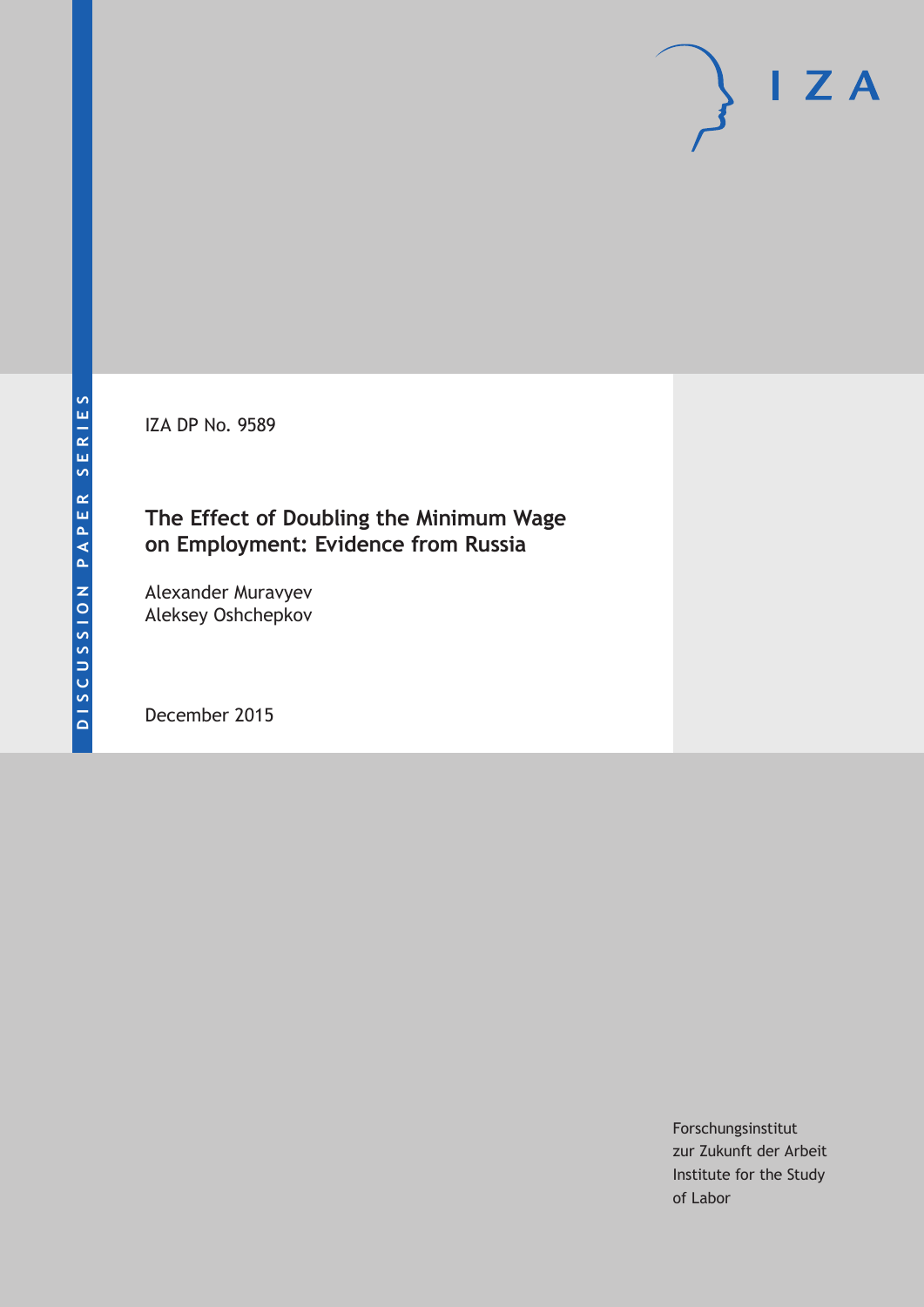# **The Effect of Doubling the Minimum Wage on Employment: Evidence from Russia**

## **Alexander Muravyev**

*Higher School of Economics, Saint-Petersburg branch and IZA* 

## **Aleksey Oshchepkov**

*Higher School of Economics, Moscow* 

Discussion Paper No. 9589 December 2015

IZA

P.O. Box 7240 53072 Bonn Germany

Phone: +49-228-3894-0 Fax: +49-228-3894-180 E-mail: iza@iza.org

Any opinions expressed here are those of the author(s) and not those of IZA. Research published in this series may include views on policy, but the institute itself takes no institutional policy positions. The IZA research network is committed to the IZA Guiding Principles of Research Integrity.

The Institute for the Study of Labor (IZA) in Bonn is a local and virtual international research center and a place of communication between science, politics and business. IZA is an independent nonprofit organization supported by Deutsche Post Foundation. The center is associated with the University of Bonn and offers a stimulating research environment through its international network, workshops and conferences, data service, project support, research visits and doctoral program. IZA engages in (i) original and internationally competitive research in all fields of labor economics, (ii) development of policy concepts, and (iii) dissemination of research results and concepts to the interested public.

IZA Discussion Papers often represent preliminary work and are circulated to encourage discussion. Citation of such a paper should account for its provisional character. A revised version may be available directly from the author.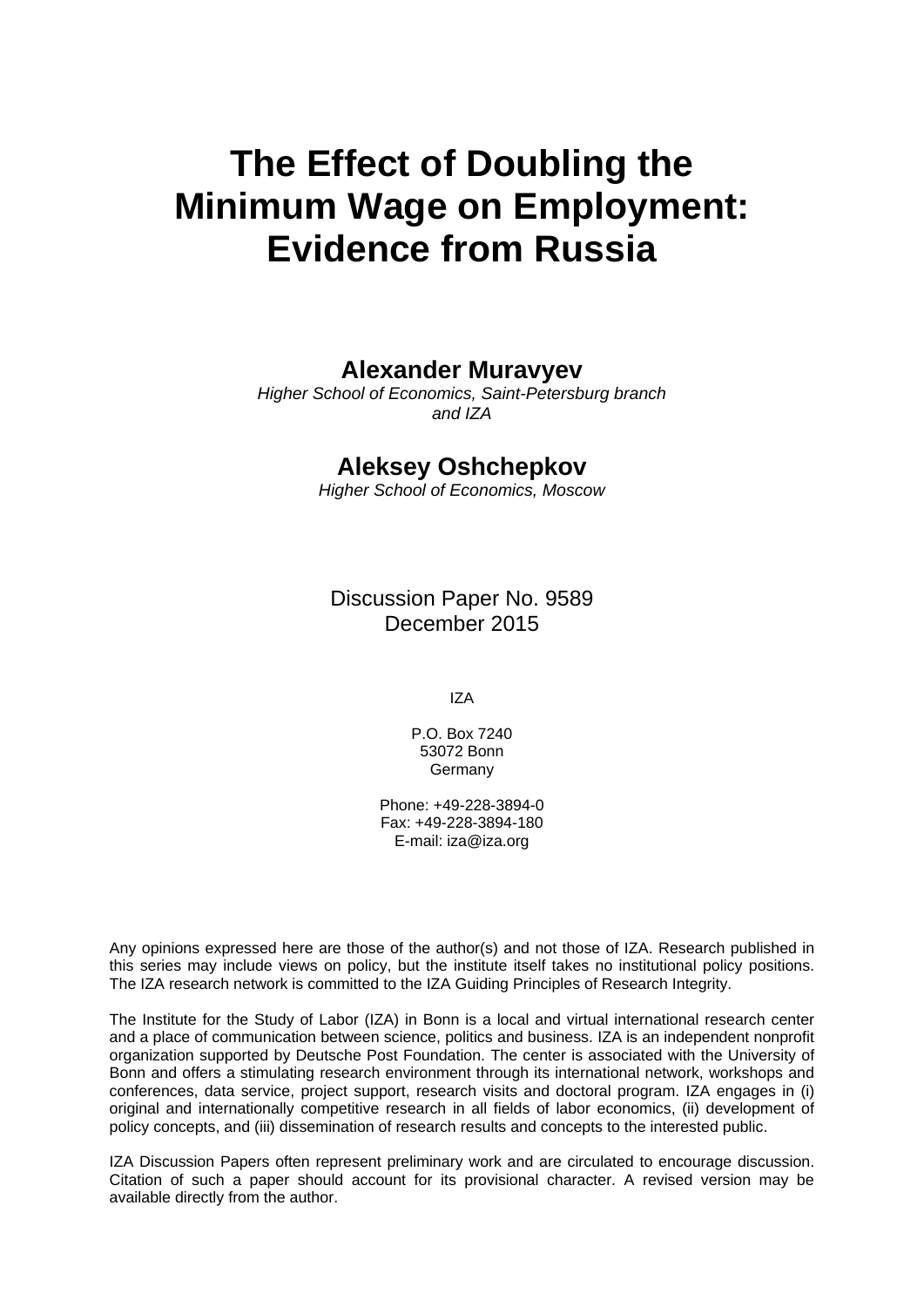IZA Discussion Paper No. 9589 December 2015

# **ABSTRACT**

# **The Effect of Doubling the Minimum Wage on Employment: Evidence from Russia\***

We take advantage of a natural experiment in the minimum wage setting in Russia to study the employment consequences of large hikes in the minimum wage. In September 2007, the Russian government raised the federal minimum wage from 1,100 to 2,300 Rubles and simultaneously gave the regions the power to set their own minima above the federal threshold. In studying the effect of this reform, we follow the approach proposed by David Card and compare changes in employment rates and other labor market outcomes before and after the hike across regions with different shares of affected workers. We find some evidence of adverse effects of the 2007 hike in the minimum wage on employment. They are mostly visible in lower employment rates among the youth, as well as the increased informalization of employment.

JEL Classification: J38, J23

Keywords: minimum wages, unemployment, informal employment, Russia

Corresponding author:

 $\overline{a}$ 

Alexander Muravyev IZA P.O. Box 7240 53072 Bonn Germany E-mail: amuravyev@iza.org

<sup>\*</sup> We are grateful to Stephen Bazen, Ravi Kanbur, an anonymous reviewer and participants of the conference "Reforming Minimum Wage and Labor Regulation Policy in Developing and Transition Economies" held at Beijing Normal University in October 2014 for useful comments and suggestions. The usual caveat applies.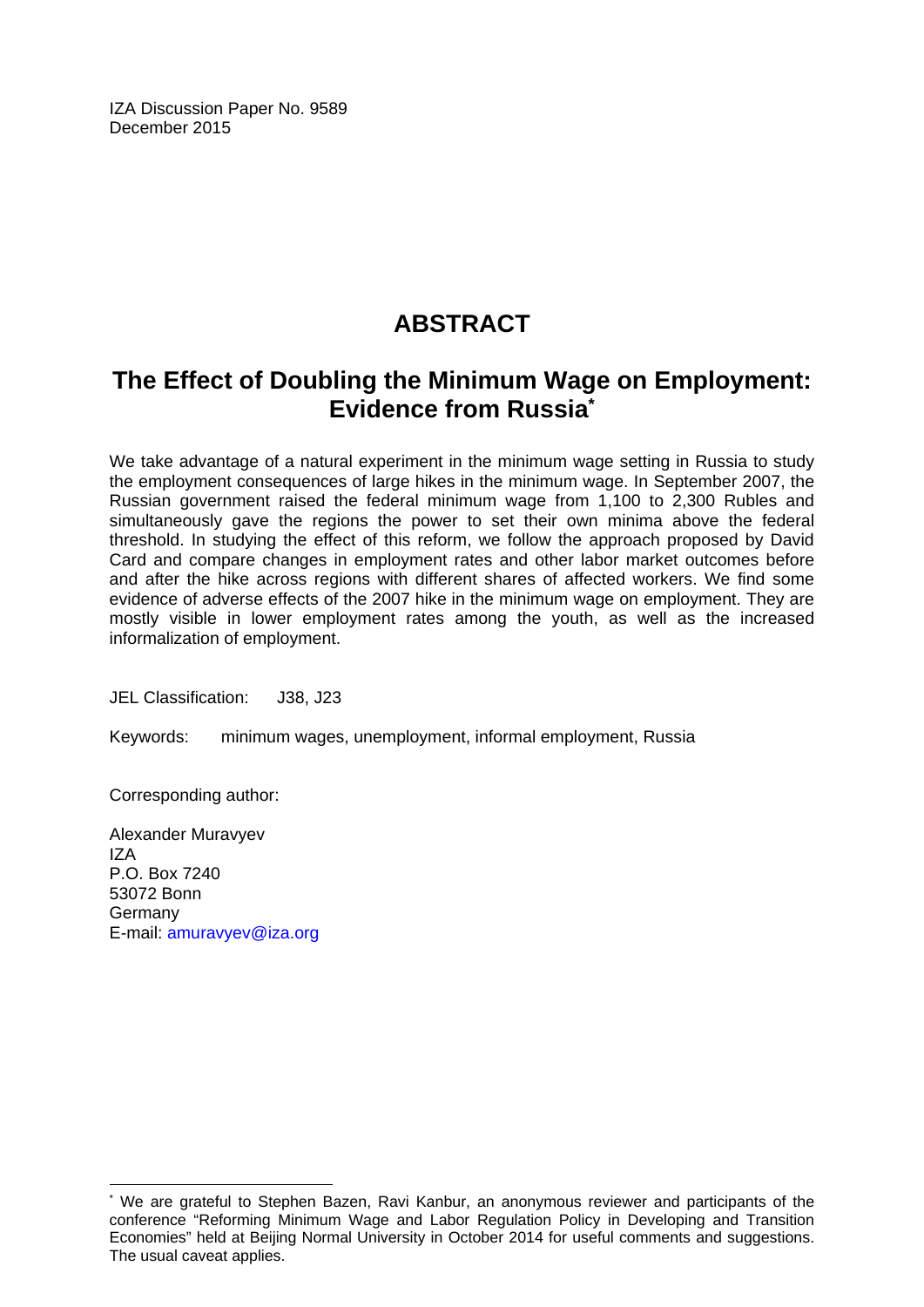#### **1. Introduction**

The minimum wage is one of the most controversial issues in labor economics, economic policy and politics. A typical purpose of minimum wage policies is to support low-wage workers and thereby fight inequality and poverty (Belser and Rani 2015). Less frequently, minimum wage policies are advocated as a means to correct imperfections in the labor market, regarding employers' monopsony power in particular (e.g. Boal and Ransom 1997). However, the effectiveness of the minimum wage in achieving these goals is highly contested. From the theoretical viewpoint, the standard labor supply and demand model suggests that the minimum wage may increase unemployment, especially among low-skilled workers (Stigler 1946). There are also concerns that the minimum wage promotes informalization of the labor market, which is particularly relevant in the developing world. Moreover, the benefits of the minimum wage in monopsonistic environments have been questioned in a number of recent contributions, such as Danziger (2010).

The empirical evidence regarding the employment effects of the minimum wage remains contradictory and inconclusive. For example, the seminal symposium published in the Industrial and Labor Relations Review (ILLR) in 1992 provided highly conflicting results regarding this issue. The estimated effect of the minimum wage on the employment of less-skilled workers ranged from negative (Neumark and Wascher 1992) and zero (Card 1992) to positive (Katz and Krueger 1992). This controversy continues to date. For example, Dube, Lester and Reich (2010) find no disemployment effects in restaurants and other low-wage sectors in the US, Dolton, Rosazza-Bondibene and Wadsworth (2012) report no or a small positive impact of the minimum wage on employment in the UK, while Sen, Rybczynski and Van De Waal (2011) find significant disemployment effects among teens in Canada. As the most comprehensive survey of the literature up to 2006, the review study by Neumark and Wascher (2008) concludes that the minimum wage has a negative effect on the employment opportunities of less-skilled workers and no effect on overall employment. However, Belman and Wolfson (2014, page 15) point out that the estimated effects of the minimum wage "are either statistically nonsignificant or are too small in magnitude to be economically meaningful".

Most empirical papers in this field commonly focus on relatively small increases in the nominal minimum wage, typically below 20 percent. For instance, in the US, the magnitude of the federal minimum wage hikes examined in empirical studies – including those published in the 1992 special issue of ILLR – did not exceed 30 percent. Similarly, each of the regular increases in the UK minimum wage between 1999 and 2007 did not exceed 15 percent (Dolton et al. 2012). It is plausible that the absence of robust evidence regarding the employment effects of the minimum wage stems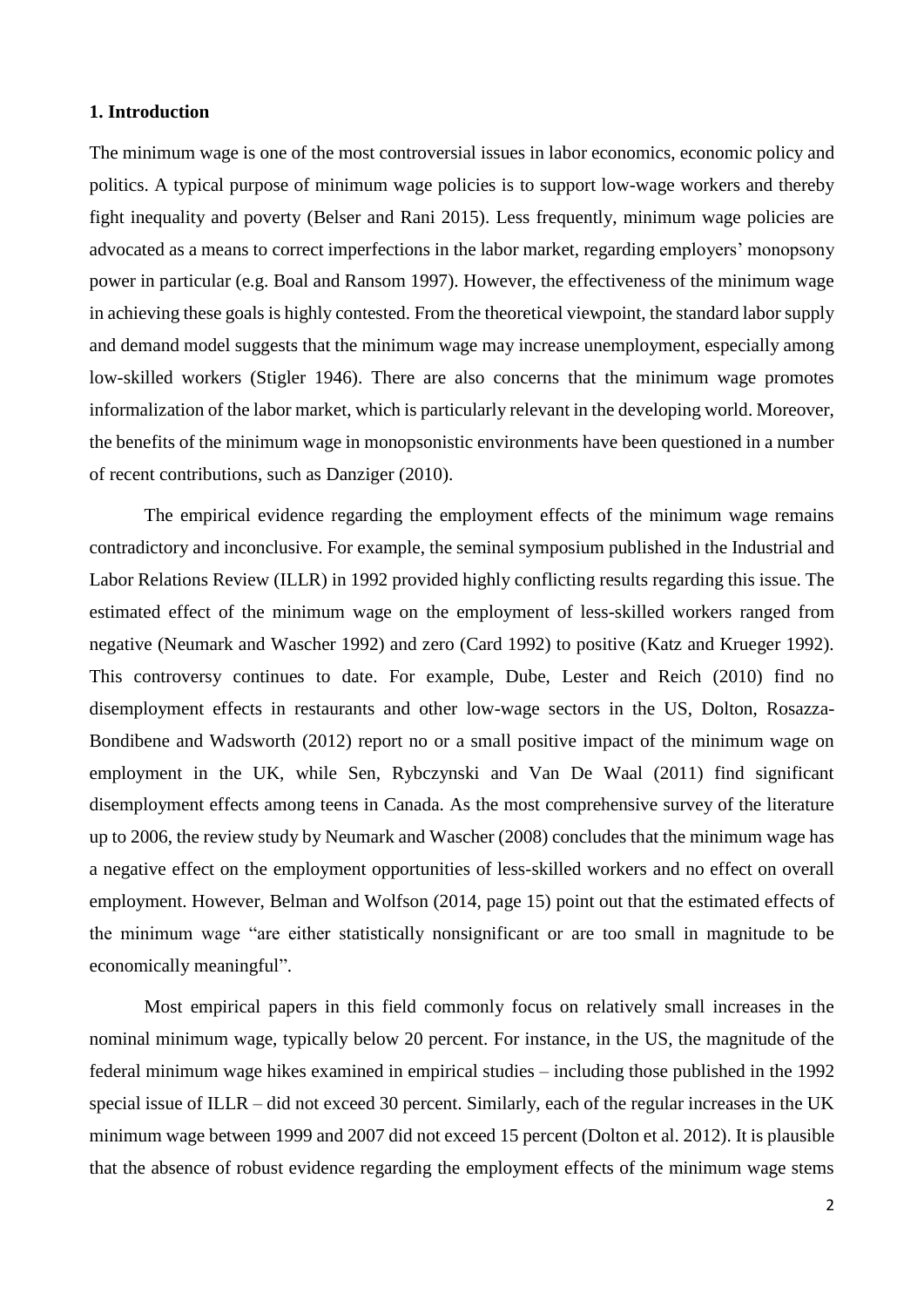from this particular feature of the empirical literature. Indeed, from the theoretical viewpoint, employers' adjustment costs may deter them from laying off low-wage workers in response to a small increase in the minimum wage. From the estimation perspective, small variation in the minimum wage can complicate econometric identification, especially when minimum wage hikes are regular and expected or when there are measurement errors in the data.

In this paper, we present new evidence on the employment effects of a large increase in the minimum wage. We take advantage of a natural experiment that occurred in Russia in September 2007 when a comprehensive reform of the minimum wage setting was introduced. Firstly, the federal minimum wage was sharply raised from 1,100 to 2,300 Rubles.<sup>1</sup> Secondly, the minimum wage setting was decentralized with regions receiving the right to set their own regional minima above the federal floor. Some regions made use of this opportunity instantaneously, whereby the minimum wage in these regions increased by much more than the 109 percent implied by the federal law. With over 80 regions being characterized by very diverse economic conditions – including employment and wages – and abrupt changes in its economic policy, Russia provides a very good laboratory for studying the economic consequences of the minimum wage.

To estimate the impact of the 2007 increase in the minimum wage on employment, we rely on the methodological approach proposed by Card (1992). It is based on comparing labor market outcomes before and after the minimum wage change across regions with different fractions of affected workers (namely, workers earning between the old and new minimum wage). This approach has found many applications in the empirical literature, both in the US (e.g. Card and Krueger 1995; Wessels 2007) and internationally (e.g. Bazen and Skourias 1997 for France and Stewart 2002 for the UK).

The main strength of this paper is the use – for identification purposes – of the unique data with extremely large variation in the minimum wage as well as labor market outcomes across 85 regions of Russia. Our study is among the first to exploit this quasi-experimental setting – and the 2007 reform in particular – in analyzing the labor market effects of the minimum wage.<sup>2</sup> Another strength of the paper is its focus on a broad range of labor market outcomes, including not only employment and unemployment rates among various sub-groups in the population, but also informal

<sup>&</sup>lt;sup>1</sup> This hike is almost unprecedented among not only developed but also developing countries. We are aware of only two increases in the minimum wage similar in magnitude to the 2007 hike in Russia: one took place in Hungary in 2001 (Kertesi and Kollo 2003) and the other one occurred in Indonesia in 1990s (Rama 2001). However, in both cases the doubling of the minimum wage did not happen immediately. In the former case, it occurred in two steps within one year, while in the latter case it took four years.

<sup>&</sup>lt;sup>2</sup> There are only a handful of studies of the minimum wage policies in Russia. The list includes Kobzar (2009), Lukiyanova (2011), Muravyev and Oshchepkov (2013), Lukiyanova and Vishnevskaya (2015) and Kapelyuk (2015). However, none of these focus on the employment effects of the 2007 hike in the minimum wage.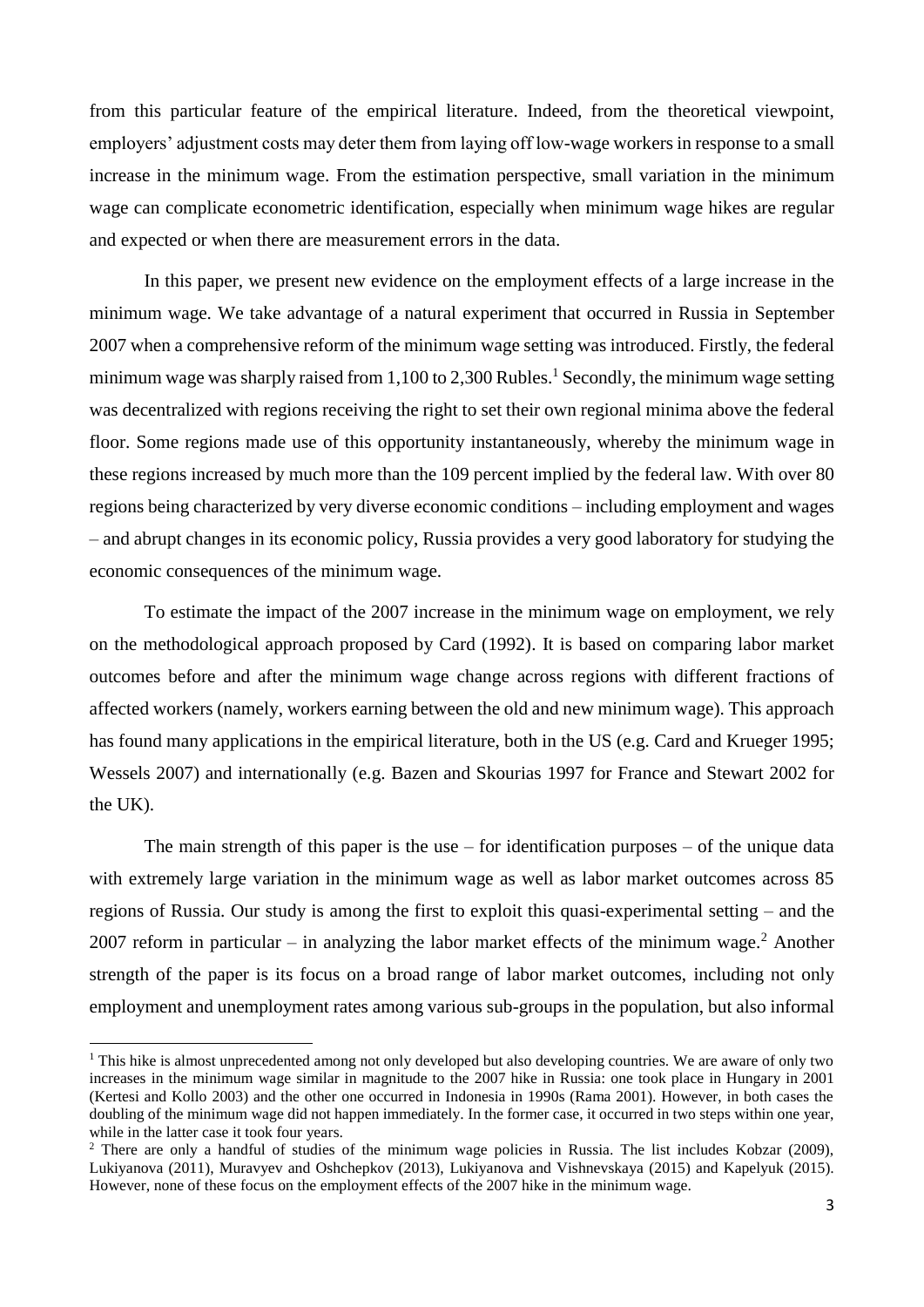employment. We argue that data from post-transitional Russia – a country that combines essential features of developed and developing economies – are particularly well suited for studying the effect of the minimum wage on such multiple outcomes.

The main results of the paper can be summarized as follows. We find some evidence of adverse effects of the minimum wage on employment. Specifically, the 2007 minimum wage hike was associated with a decrease in youth employment and increased informality. The result is largely driven by regions that introduced their own minimum wages above the federal floor. We attribute the latter to the larger magnitude of the minimum wage hikes in these regions compared to those that simply adopted the federal minimum wage. Another possibility is that the regional increases in the minimum wage were less anticipated than the federal one, whereby it was impossible for employers to adjust to them in advance. Importantly, the results are in line with the findings in Muravyev and Oshchepkov (2013), which adopts the region panel data approach (e.g. Neumark and Wascher 1992) to studying the effect of the minimum wage on employment in Russia.

The remainder of the paper is organized as follows. Section 2 provides the institutional background of the minimum wage setting in Russia. Section 3 outlines the methodology of our empirical analysis. Section 4 describes the data, before Section 5 presents and discusses the empirical results. Finally, Section 6 concludes.

#### **2. Institutional background**

 $\overline{a}$ 

This section offers only a brief summary of the institutional background regarding the minimum wage setting in Russia, given that the details can be found in previous studies, particularly Muravyev and Oshchepkov (2013) and Lukiyanova and Vishnevskaya (2015). The minimum wage in Russia already existed during the central planning era, in the form of the lowest monthly wage in the wage grid. However, the term minimum wage was not used at that time. It only appeared in national law after the start of the country's transition to a market economy.<sup>3</sup> Since the early-1990s, the minimum wage has been defined as the minimum pay per month of full-time employment (typically 40 hours per week). Until 2007, the minimum wage was determined at the federal level. The federal minimum applied to all groups of workers without any differences by age, occupation or industry. It was set at

<sup>&</sup>lt;sup>3</sup> This can be seen as an integral part of the process of building previously missing labor market institutions during the transition from plan to market, see e.g. Muravyev (2014).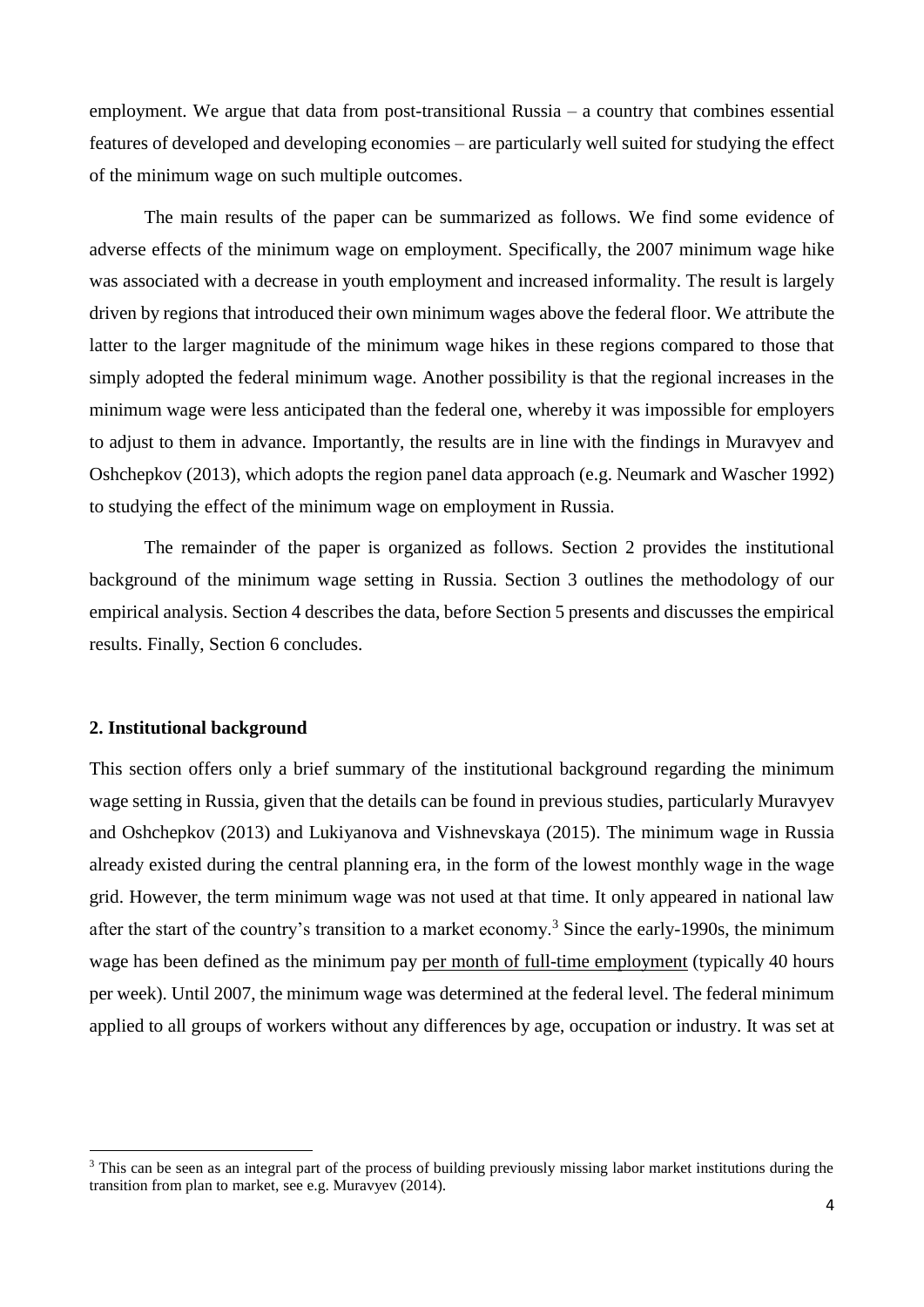the same level across regions, with the exception of those in the North and Far East, where the socalled Northern wage multipliers applied.<sup>4</sup>

In the mid-1980s, the ratio of the minimum to average wage (the Kaitz ratio) amounted to about 35-40 percent, which is a typical level for OECD countries. In the 1990s – a period of economic reforms accompanied by hyperinflation – there was a dramatic erosion of the real minimum wage in Russia, despite regular minimum wage hikes. As a result, by the start of the new century the minimum wage amounted to a mere six percent of the average wage. A number of more substantial increases were introduced between 2001 and 2007, although given the double-digit inflation in the country they only helped to keep the Kaitz ratio at about 10 percent (Muravyev and Oshchepkov 2013).

This changed in September 2007, when a comprehensive reform of the minimum wage was introduced. First, the nominal minimum wage was raised by 109 percent. Second, the minimum wage setting was decentralized. Since September 2007, Russia's regions have the right to define their own regional minima (which may be sector-specific) above the federal threshold. Third, the 2007 reform of the minimum wage setting eliminated the link between the minimum wage and the Northern multiplier, previously set in federal law.

As a result of the reform, the nominal minimum wage more than doubled and the Kaitz ratio exceeded 20 percent nationwide. The "fraction affected" – namely the share of workers with wages above the old minimum wage but below the new minimum wage – approached six percent. Moreover, as many regions opted for own regional minima above the federal threshold, considerable variation in the nominal minimum wage across the regions emerged. Importantly, due to the very diverse levels of wages across the country's regions, the cross-regional variation in terms of the Kaitz ratio was even more dramatic. For example, Muravyev and Oshchepkov (2013) report the Kaitz index range between 8 and 46 percent in September 2007. Similarly, the fraction affected varied from almost zero in rich regions to double-digit numbers in less developed ones. In sum, the reform generated considerable variation in the nominal minimum wage as well as in the Kaitz index and the fraction affected.

<sup>&</sup>lt;sup>4</sup> In the state-controlled economy of the USSR, workers living in the North and Far East were entitled by law to higher wages, introduced via the Northern multiplier, which varied from 1.15 to 2 depending on the severity of living conditions in the respective territories. The government thus tried to emulate compensating wage differentials that would have emerged in a market environment. While the privatization process of the 1990s rendered this system no longer applicable to the wage setting in most of the economy, it remained binding for the minimum wage in both private and public sectors until August 2007. The Northern multiplier thus implied a substantial cross-regional variation in the nominal minimum wage in Russia.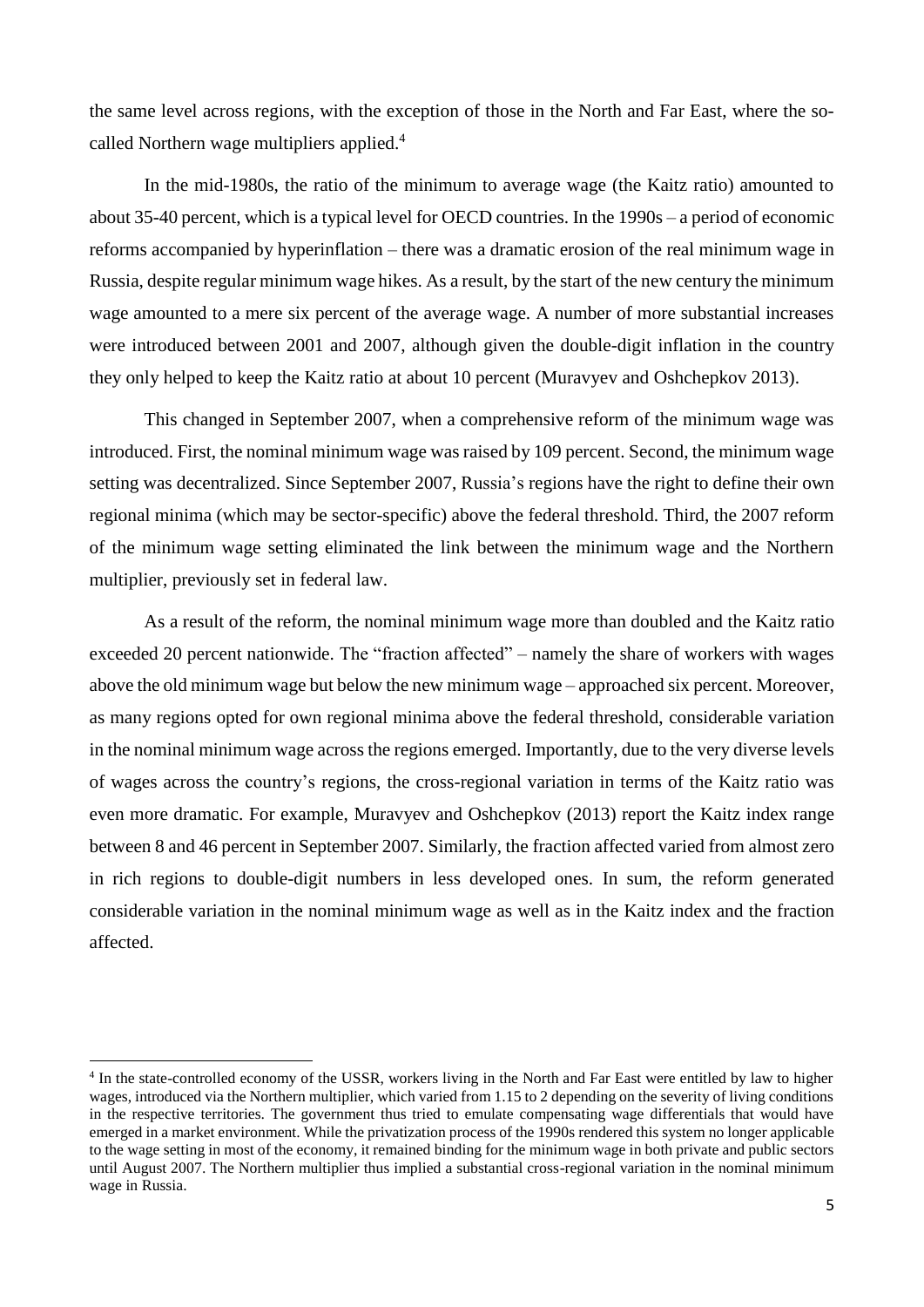#### **3. Methodology**

 $\overline{a}$ 

In order to estimate the impact of the 2007 hike in the minimum wage on employment, we rely on the methodological approach first proposed by David Card (1992). In his study, Card analyzed the impact on teenage employment of the 1990 increase in the minimum wage in the US, from \$3.35 to \$3.80. The general idea behind his approach may be summarized as follows: "A rise in the federal minimum wage will typically affect a larger fraction of workers in some states than in others. This variation provides a simple natural experiment for measuring the effect of legislated wage floors, with a "treatment effect" that varies across states depending on the fraction of workers initially earning less than the new minimum" (Card 1992, page 22). Formally, the approach leads to estimating the following equation in the cross-section of regions or states:

$$
\Delta Employment_i = \alpha + \beta * Fraction\_Affected_i + \gamma * controls_i + \varepsilon_i \tag{1}
$$

where *ΔEmployment<sup>i</sup>* is the difference in average employment rates before and after the hike in the minimum wage in region *i*; *Fraction\_Affected<sup>i</sup>* is the proportion of workers who earn wages between the old and new minimum wage; *Controls<sup>i</sup>* is a list of control variables; and *ɛ<sup>i</sup>* is a conventional error term. A negative and statistically significant coefficient on variable *Fraction\_Affected<sup>i</sup>* would imply disemployment effects of the minimum wage.<sup>5</sup>

Equation (1) is the baseline econometric model in our analysis. We estimate it by OLS allowing for heteroskedastic standard errors (using the Huber/White/sandwich estimator of variance). In addition, we consider several extensions of (1) and estimate the model using various sub-samples of the data.

First, we attempt to control for the heterogeneity across the regions, which has become a primary focus in the empirical literature (e.g. Allegretto et al. 2013). With this purpose, we include controls measuring the trend in the dependent variables before the reform (as in Card 1992), change in industrial production over one year preceding the reform and the share of rural population in the regions.

Second, we distinguish between the federal and regional minimum wage hikes (see Wessels 2007; Bazen and Le Gallo 2009). In particular, we conduct analyses separately for the regions that simply adopted the new federal threshold for the minimum wage (regions with the federal minimum) and those that opted for higher wage floors (regions with own minima). We argue that these two

<sup>&</sup>lt;sup>5</sup> Computing the elasticity of employment with respect to the minimum wage requires, in addition to equation (1), a second equation that relates wage growth to the fraction affected (see Card 1992). We do not follow this route due to the lack of necessary data on wages.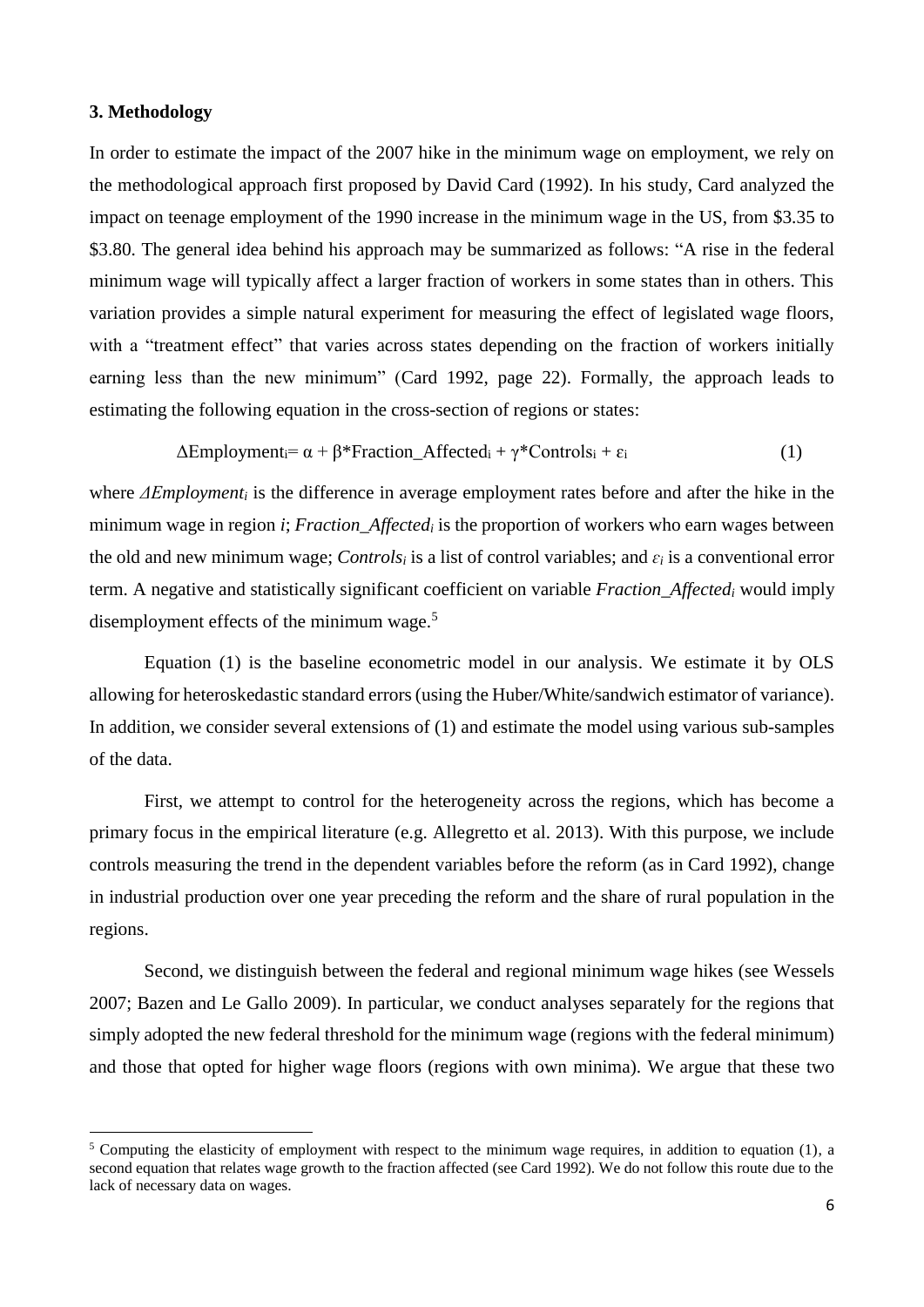groups differ not only in the magnitude of the minimum wage hikes (the regional minima are by definition larger, and often much larger, than the federal minimum), but also in employers' ability to anticipate (and hence, adjust in advance to) the new wage floors. In particular, while the federal hikes were regular and more-or-less expected by employers throughout the 2000s, the institution of the regional minimum wages was first introduced in the federal law N 54 FZ passed on April 20, 2007. Regional hikes in the minimum wage adopted between April 2007 and the fall of 2007 are likely to have been much more unexpected among employers that any of the federal hikes in the 2000s.

Third, we exclude regions where the Northern wage multipliers applied. This robustness check is motivated by the fact that these regions have a particular structure of the economy, with high shares of extracting industries, high wages and low unemployment. More importantly, the increase in the federal minimum wage in 2007 was accompanied by eliminating the Northern wage multipliers (which were used to inflate the old federal minimum), whereby the fraction affected in these regions is rather low and contributes little to econometric identification.

Next, we check whether our key results are sensitive to introducing weights that capture different sizes of Russian regions in terms of population. The use of such weights has been a common robustness check in many prior studies of the minimum wage at the level of regions or industries (see Krueger 1995, Bazen and Skourias 1997, Baker, Dwayne and Stanger 1999 as well as Wessels 2007). In our case, the main motivation comes from the fact that Russia has a number of small regions with a very peculiar economic structure (e.g. economies centered on a particular industry), which often become outliers in empirical analyses. In addition, the use of weights helps to estimate the effect of the minimum wage on the economy at large. $6$ 

We also re-estimate the regressions using the dependent variable measured not as a difference in employment rates, but rather as a difference in their logs, similarly to Wessels (2007). Finally, following Stewart (2002), we run a placebo test in which we use the dependent variable lagged by one year (change in employment between November 2006 and November 2005) and the fraction affected by the 2007 reform.

#### **4. Data**

 $\overline{a}$ 

The data for this study come from several sources. The first source is the Labor Force Survey (LFS) administered by the Russian Statistical Agency (Rosstat). The survey is a repeated cross-section

<sup>6</sup> Russia's regions are very diverse in terms of size: while some of them have over five million inhabitants, some others have fewer than 0.25 million people.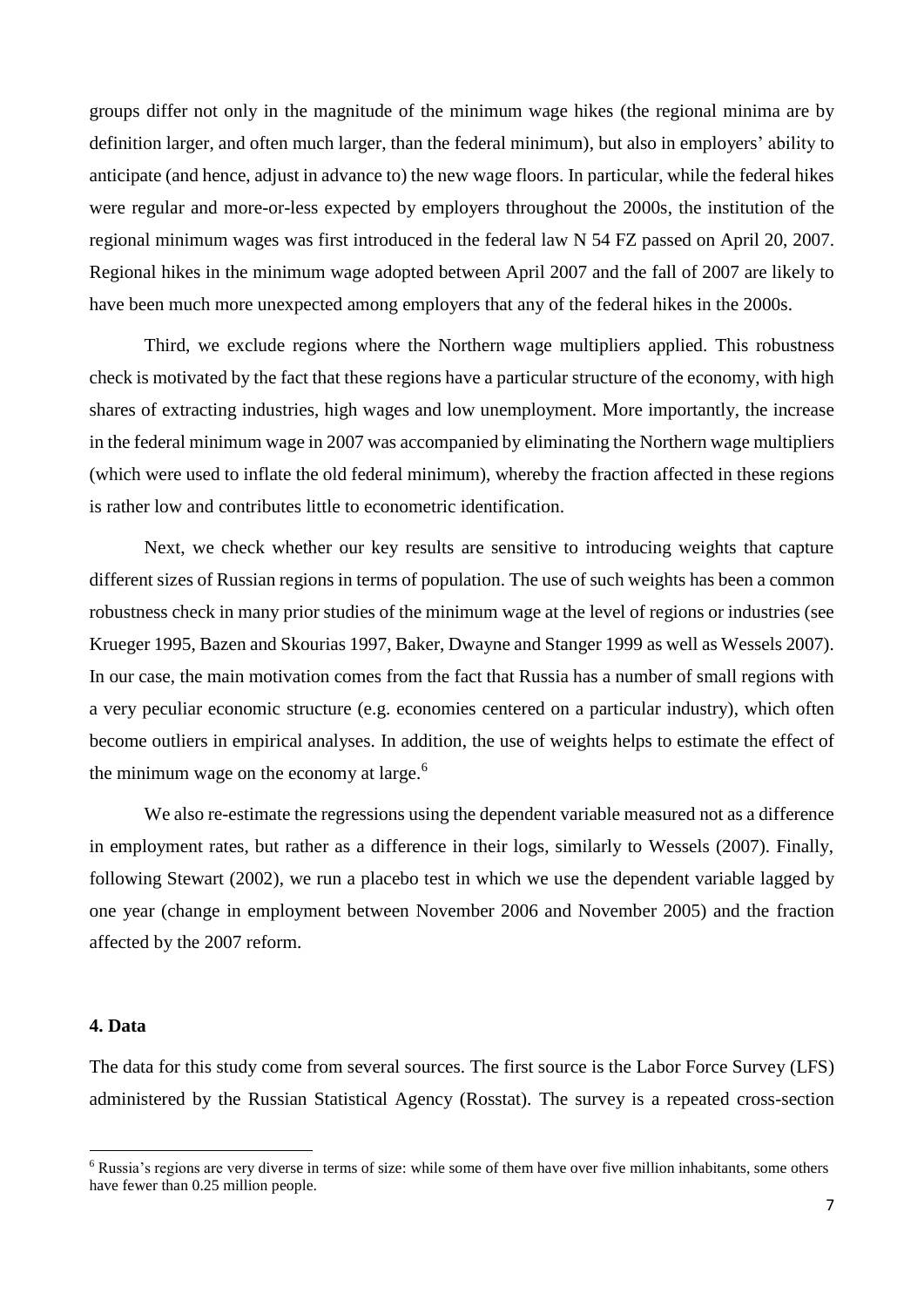conducted on a quarterly basis (in February, May, August and November). The data contain information on employment in each of Russia's regions, including for various demographic groups (in particular, the youth, women and low-educated workers).<sup>7</sup> The LFS covers all regions of Russia and contains several hundred thousand observations. Importantly, the survey is representative at the regional level. From the viewpoint of this paper, one of the main strengths of the Russian LFS is the ability to differentiate between formal and informal employment.<sup>8</sup> One of its main weaknesses is the absence of wage data, given that respondents are not asked questions on wages to minimize survey non-response.

With these data at hand, we are able to compute the following dependent variables measuring labor market outcomes in Russian regions on a quarterly basis:

- Employment rate (*EMPLOY*), defined as the number of employed people aged 15 to 72 divided by the total population aged 15 to 72.
- Formal employment rate (*FORMAL*), defined as the number of people (aged 15 to 72) employed in the formal sector divided by the total population aged 15 to 72.
- Informal employment rate *(INFORM)*, defined as the ratio of the number of people (aged 15 to 72) employed in the informal sector to the total population, for people aged 15 to 72.
- Unemployment rate (*UNEMPL*), defined as the number of unemployed divided by the economically active population, for people aged 15 to 72. As is standard in labor market statistics, the economically active population comprises employed and unemployed people.
- Youth employment rate (*YOUT\_E*), same as the general employment rate, but computed for people aged 15 to 24.
- Youth unemployment rate (*YOUT\_U*), same as the general unemployment rate, but computed for those aged 15 to 24.
- Female employment rate (*FEM\_E*), defined as the number of employed women aged 15 to 72 divided by the total number of women aged 15 to 72.

 $^7$  These are not open-access data. Rosstat only provides free access to the averages of some variables over four consecutive quarters. The detailed quarterly data were made available to us through the Center for Labor Market Studies at the HSE Moscow. The official link to the survey on the Rosstat web site: [http://www.gks.ru/wps/wcm/connect/rosstat\\_main/rosstat/ru/statistics/publications/catalog/doc\\_1140097038766](http://www.gks.ru/wps/wcm/connect/rosstat_main/rosstat/ru/statistics/publications/catalog/doc_1140097038766) as accessed on September 15, 2015.

<sup>&</sup>lt;sup>8</sup> Rosstat considers all workers whose job is not within a firm as being informal. An important advantage of such a general definition of informality is that it is not sensitive to mistakes and non-responses of respondents when questions about the size of the firm, its official status (registered vs. unregistered), contributions to the social security funds, etc. are asked. However, this advantage can also prove to be a deficiency. In particular, it is possible that the definition omits some other important manifestations of informal employment, especially informal employment within the formal sector. Nonetheless, the available evidence from Rosstat suggests that such employment only constitutes about one percent of all informal employment. Therefore, we believe that the measure of informal employment available to us is reasonably accurate and captures the most essential aspects of this phenomenon in Russia.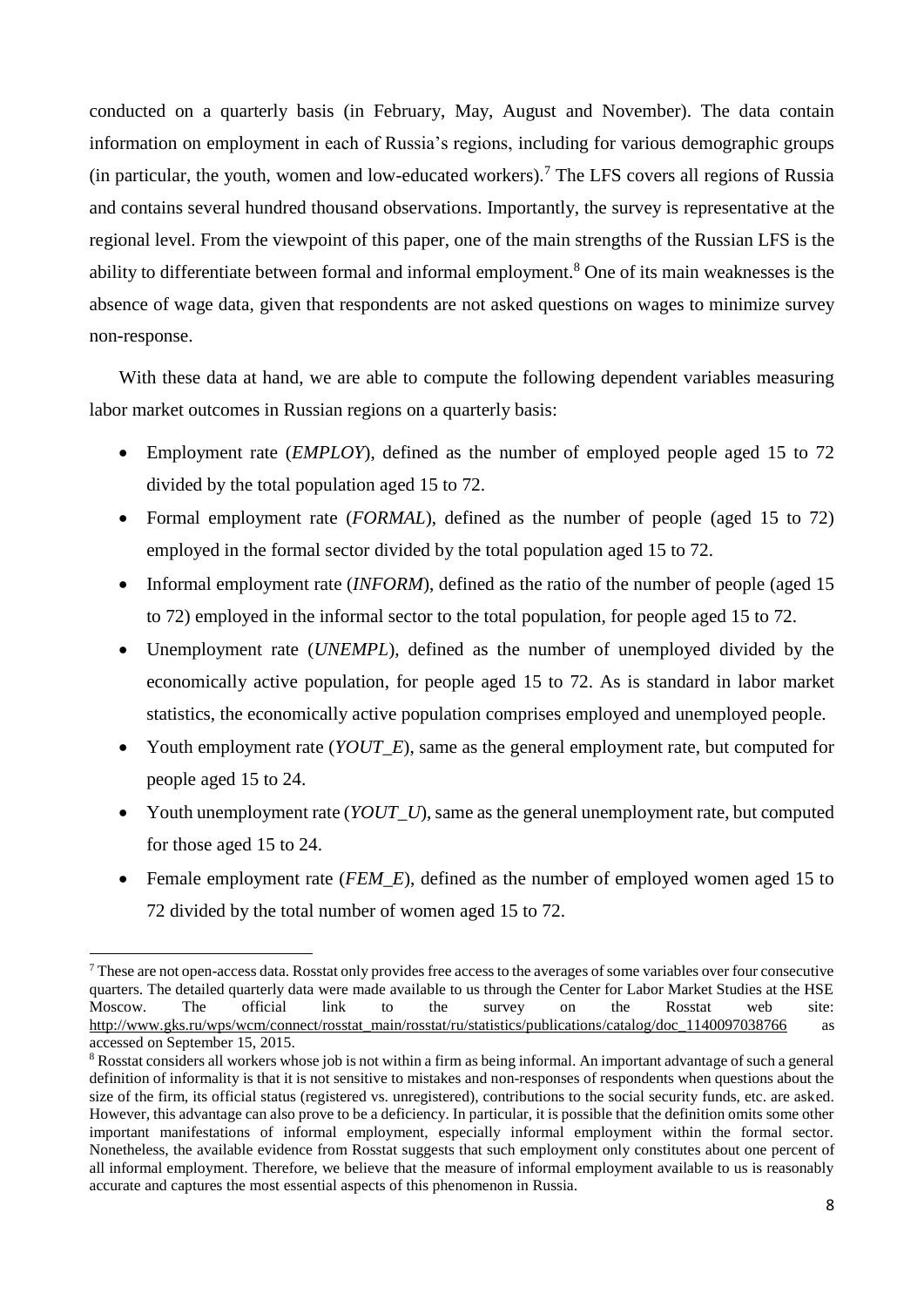- Female unemployment *(FEM U)*, defined as the number of unemployed women aged 25 to 72 divided by the number of economically active women in the same age bracket.
- Employment rate among low-educated workers (*LOW\_E*), defined as the number of employed people who have basic or general secondary education among the total population aged 15 to 72.<sup>9</sup>
- Unemployment rate among low-educated workers (*LOW\_U*), defined as the number of unemployed people who have basic or general secondary education among the economically active population with basic or general secondary education, for the age bracket 15 to 72.

We supplement these data with information on regional minimum wages obtained from databases of national and regional laws, such as Consultant Plus<sup>10</sup>, as well as web sites of regional governments and other internet sources.

Next, we add data on the distribuition of monthly wages across the Russian regions prior to the 2007 minmium wage reform. These data are collected by Rosstat from a detailed survey of employers conducted on an annual basis in April (henceforth, the April survey of employers). To date, this is the only survey that provides detaled wage data, particularly regarding the percentage of workers whose wages lie within a specific bracket, for all regions of the country. We use the data from the 2007 wave of the survey, as the closest to the minimum wage hike in September 2007. With this information at hand, we are able to compute the key independent variable in our regression analysis, *Fraction Affected*. Note that due to the small number of brackets, we have to resort to linear interpolation. $11$ 

The main strength of the April survey of employers is its large scale (over 90,000 organizations in all major industries and of all ownership types) and nationwide coverage. However, there are also two important limitations: the survey excludes small businesses yet includes wages of part-time workers. The former implies an underestimation of the fraction affected (small firms – which are omitted from the survey – typically pay lower wages compared to large firms) while the latter leads to an overestimation of the fraction affected (a worker may have a monthly wage below

<sup>9</sup> We contrast basic and general secondary education with professional and higher education.

<sup>&</sup>lt;sup>10</sup> Web-address: [www.consultant.ru,](http://www.consultant.ru/) as accessed on September 15, 2015.

 $11$  For example, the survey reports the percent of workers within the following wage brackets: below 1,100 Rubles, from 1,100 to 1,800 Rubles, from 1,800 to 2,600 Rubles, from 2,600 to 3,400 Rubles, and so on. If the minimum wage changed from 1,100 to 2,300 Rubles (which was the case in most regions), we add up the percent of workers within the second bracket (1,100 to 1,800 Rubles) and (2300-1800)/(2600-1800)=0.625 times the percent of workers in the third bracket in order to obtain a measure of the fraction affected. It is not obvious whether one should incorporate the percent of workers from the first bracket (below 1,100 Rubles, the old minimum wage) into the fraction affected variable. In particular, the respective numbers can be regarded as a measure of non-compliance with the old minimum wage. If employers did not comply with the old minimum wage, they are likely to ignore the new minimum. In any case, including this bracket (corresponding to 1.2 percent of workers nationwide) does not change our results in any substantial way.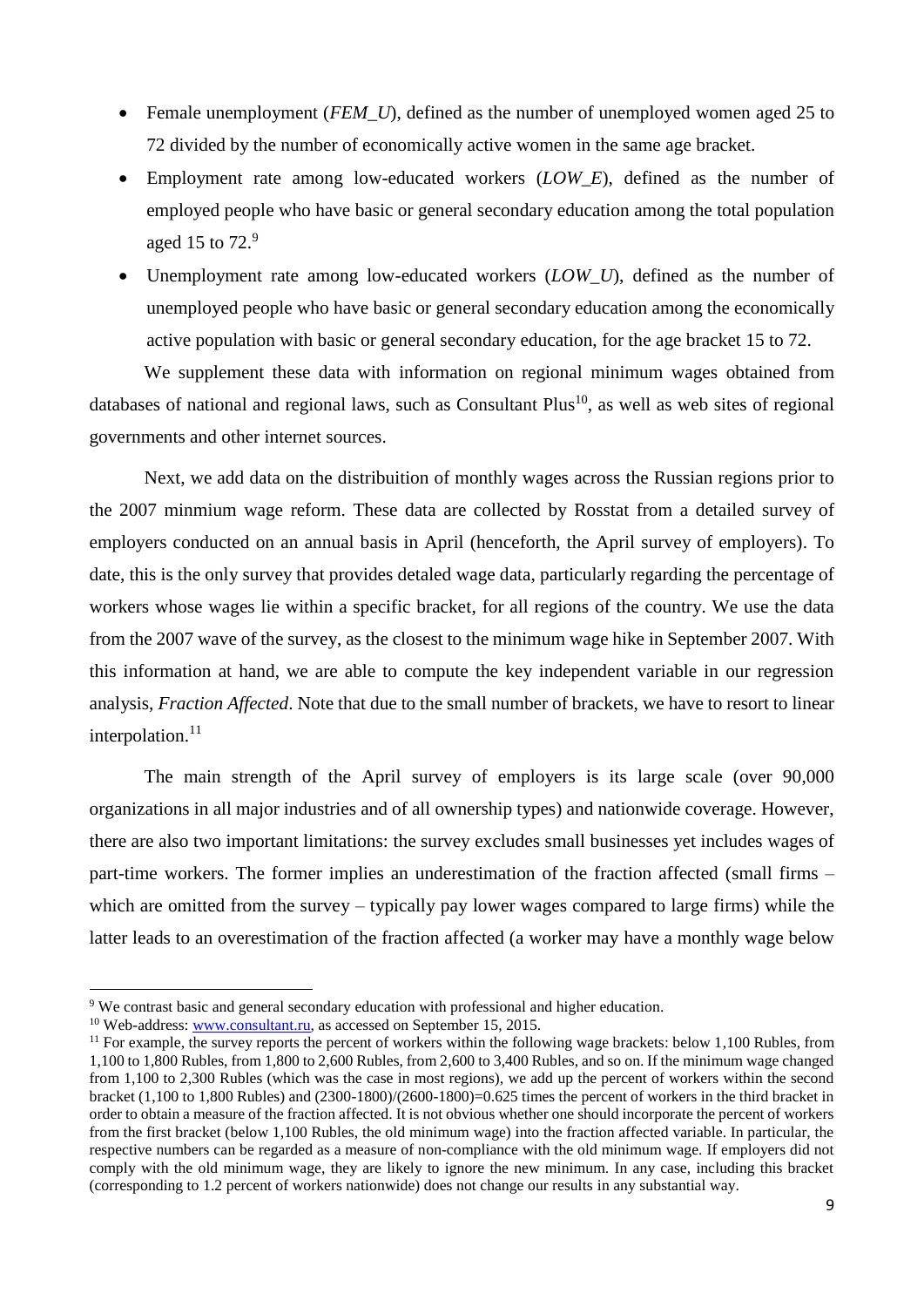the new minimum wage due to engaging in part-time employment). We assess the importance of these limitations for our estimation results using additional control variables that capture at the regional level (a) the share of workers employed in small businesses in 2006 and (b) the share of part-time workers in 2006. These additional data are taken from Rosstat.

Finally, we supplement all these data with information on the dynamics of output (change in industrial production) and shares of urban vs. rural population, which are also taken from the official publications by Rosstat.

The descriptive statistics of the data are shown in Table 1. The average fraction affected amounts to almost 6.46 percent for the federal increase in the minimum wage. Once the regional hikes are taken into account, the respective number rises to 8.15 percent. The huge variation across the regions in the fraction affected is notable, ranging from 0.05 to 20.16 percent for the federal hike and from 0.05 to 28.06 percent for the regional ones. The data also show considerable variation in labor market outcomes across regions; for example, the employment rate varies from 30 to 77 percent (the average is 62 percent) and the unemployment rate varies from 1 to 32 percent (the average is 7 percent).

As the costructed variable *Fraction Affected* has not been used in prior research on the minimum wage in Russia, it may require additional validation. One way of doing so is to compare it with another common measure of the significance of the minimum wage, the Kaitz index. In contrast to the fraction affected variable, the Kaitz index has been used in several papers on Russia, including Kobzar (2009) and Muravyev and Oshchepkov (2013). <sup>12</sup> Figures 1 and 2 plot *Fraction Affected* and *Kaitz Index* against each other. Figure 1 represents the case of the federal minimum, while Figure 2 also accounts for the regional minima. The two measures – *Fraction Affected* and *Kaitz Index* – prove to be closely related regardless of whether we consider the federal or regional level. The correlation coefficients exceed 90 percent, thus suggesting that the fraction affected variable indeed captures regional variation that is useful in identifying the effect of the 2007 minimum wage hike.

It may be of interest to compare the pre-reform characteristics of the regions that introduced their own regional minima with those that did not do so by the fourth quarter of 2007. The results are shown in Table 2. In the regions that did not introduce own minimum wages, the fraction affected is equal to 7.03 percent. The regions that opted for higher regional minimum wages saw a considerably

<sup>&</sup>lt;sup>12</sup> Similar to the mentioned papers, we compute the Kaitz index using data on average wages from the total survey of employers, which includes small firms and is run by Rosstat on a monthly basis. In contrast to the April survey of employers, this monthly survey does not provide detailed information on the distribution of wages and thus it is not suitable for computing the fraction affected, the key variable in our analysis.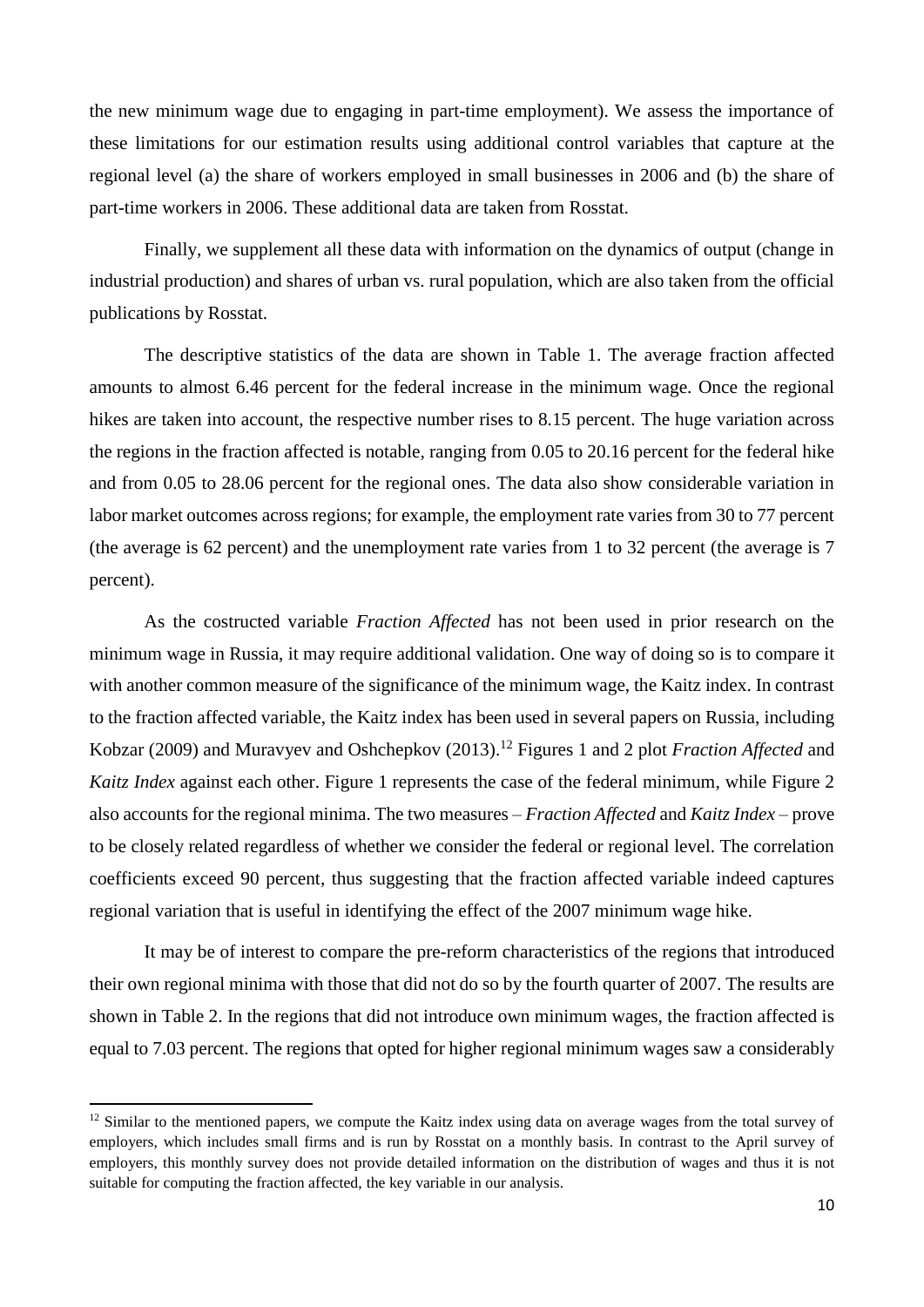higher fraction affected, at an average level of 12.63 percent. Had they opted for the federal minimum wage instead, the fraction affected were a mere 4.18 percent. Thus, the regional hikes provide an important source of variation in the data.

There are also sizable differences in labor market outcomes across the two groups of regions. For example, the employment rate is 3.11 percent higher in the regions that opted for own minimum wages. Similarly, the unemployment rate is 3.02 percent lower in these regions compared with those that followed the federal minimum wage. The data suggest that own minima were introduced by the regions that performed on average better than the others.<sup>13</sup> However, many of the differences across the two groups of regions are statistically insignificant despite possibly being economically large. This hints at the considerable heterogeneity among the regions within each group.

While interesting and informative, the above comparison between the two groups of regions does not eliminate concerns about the potential endogeneity of the regional minimum wages, which may lead to biased estimates. Lukiyanova and Vishnevskaya (2015) provide some evidence against the endogeneity concern, suggesting that economic considerations were not the main driving force behind the regional governments' decisions to introduce regional minimum wages. However, this evidence is by no means conclusive. Given our lack of reliable data to address the endogeneity issue in a rigorous way, we leave it for further research.

#### **5. Results and discussion**

 $\overline{a}$ 

The main results of our empirical analysis are shown in Tables 3-5. The tables provide estimation results for the ten dependent variables chosen, namely employment rate *EMPLOY*, formal employment rate *FORMAL*, informal employment rate *INFORM*, general unemployment rate *UNEMPL*, youth employment rate *YOUT\_E*, youth unemployment rate *YOUT\_U*, female employment rate *FEM\_E*, female unemployment rate *FEM\_U*, employment rate among loweducated workers *LOW\_E* and unemployment rate among low-educated workers *LOW\_U*. Table 3 contains the results for the most parsimonious specification without any control variables. Table 4 shows the regressions in which the only control variable is a lagged dependent variable (capturing the trend in the dependent variable between November 2005 and November 2006). Table 5 provides estimates for the regressions with additional controls, namely the change in industrial production one year before the reform of the minimum wage as well as the share of rural population. The results in

 $<sup>13</sup>$  Interestingly, these findings are consistent with the evidence from the US suggesting that own minimum wages (higher</sup> than the federal level) tend to be introduced by stronger regions and in economically favorable periods (Neumark, Salas and Wascher 2014; Baskaya and Rubinstein 2012).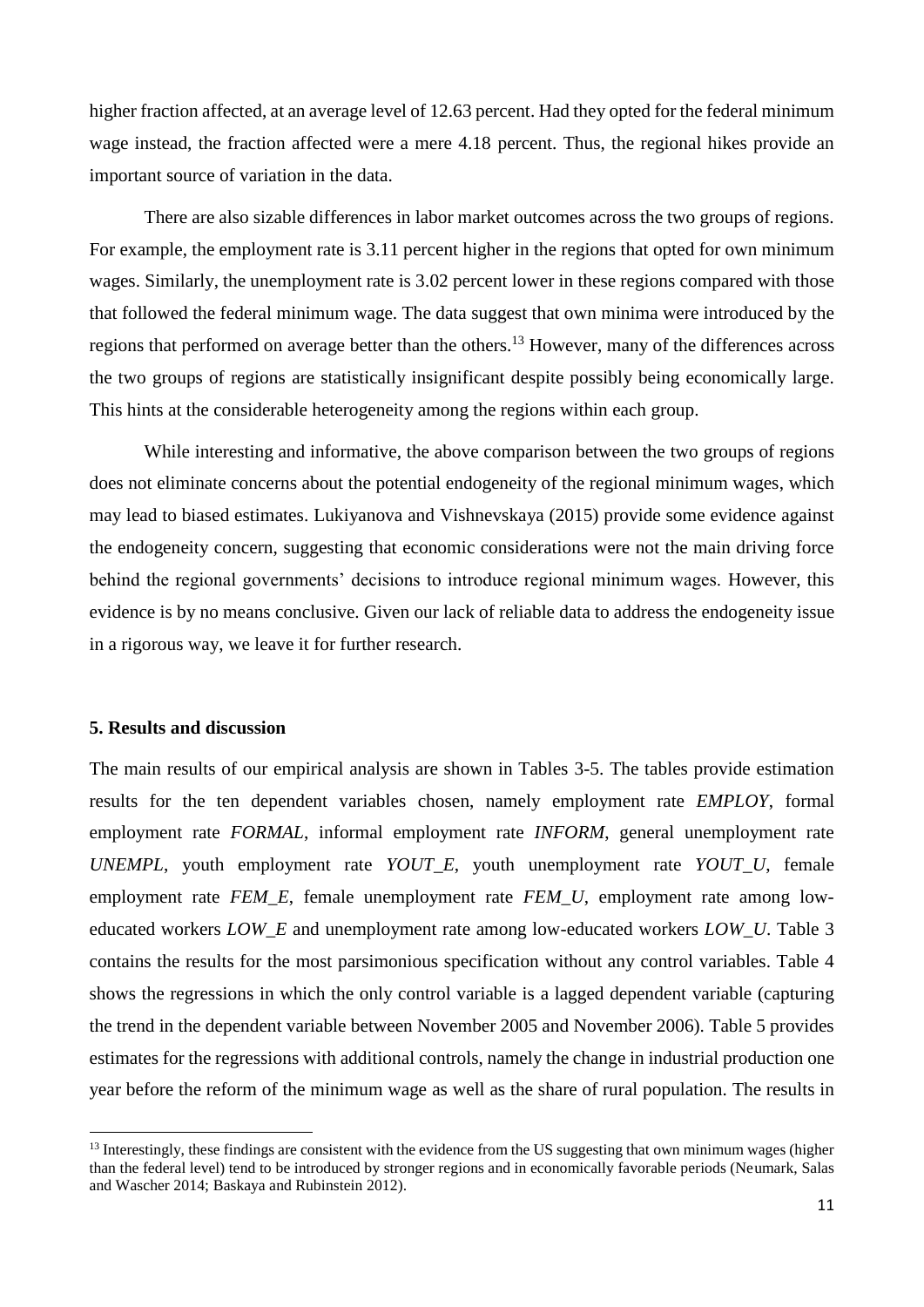Tables 3-5 are arranged in the following way: we start with the regressions for all the regions (Panel A) then repeat the analysis for the regions that simply adopted the federal minimum wage (Panel B), before focusing on the regions that introduced their own minima above the federal floor (Panel C). Subsequently, we drop the Northern regions from the sample (Panel D) and finally repeat the regressions for all the regions using their population as weights (Panel E). To save space, the tables only report the key coefficient of interest – on the fraction affected variable.

We start with the results in Table 3. The regressions in Panel A show statistically insignificant results for all the regions. While most coefficients have signs consistent with the presence of adverse effects of the minimum wage and some even have t-statistics greater than one (in the regressions with informal employment rate and female employment rate as the dependent variable), none are statistically significant at the conventional levels. The test for the difference in the key coefficient in columns 2 and  $3$  – which is reported beneath the main estimation results in Panel A – suggests no differential effects of the minimum wage on formal and informal employment (p-value  $= 0.22$ ).

The results of estimating the model using the sub-sample of the regions that simply followed the federal minimum wage (Panel B) also show statistically insignificant results, with all t-statistics being substantially smaller than one. As in the above case, there is no statistically significant difference in the coefficients on the fraction affected variable in the regressions with formal and informal employment (p-value  $= 0.89$ ).

By contrast, Panel C shows several statistically significant coefficients estimated on the subsample of the regions that raised the minimum wage above the federal floor. In particular, the results suggest that the minimum wage hike reduced the formal employment rate and increased informal employment, as well as reduced the youth employment rate and increased youth unemployment. The test for the same effect of the minimum wage hike on formal and informal employment is rejected at the five percent level (p-value  $= 0.011$ ). Since the coefficient on the overall employment rate is statistically insignificant, there is apparently a move of workers from the formal sector to the informal one owing to the minimum wage hike. Furthermore, the coefficient on female employment rate is negative and large in absolute value, although it fails to achieve statistical significance at conventional levels. Note that the lack of significance may stem from the paucity of the degrees of freedom, given that the regressions are estimated on 17 observations only. Overall, these results are consistent with adverse effects of the minimum wage hike on employment, including the substitution of informal for formal employment.

When we estimate the regressions on the sub-sample that excludes the regions in the North (Panel D), we find two statistically significant coefficients. The hike in the minimum wage appears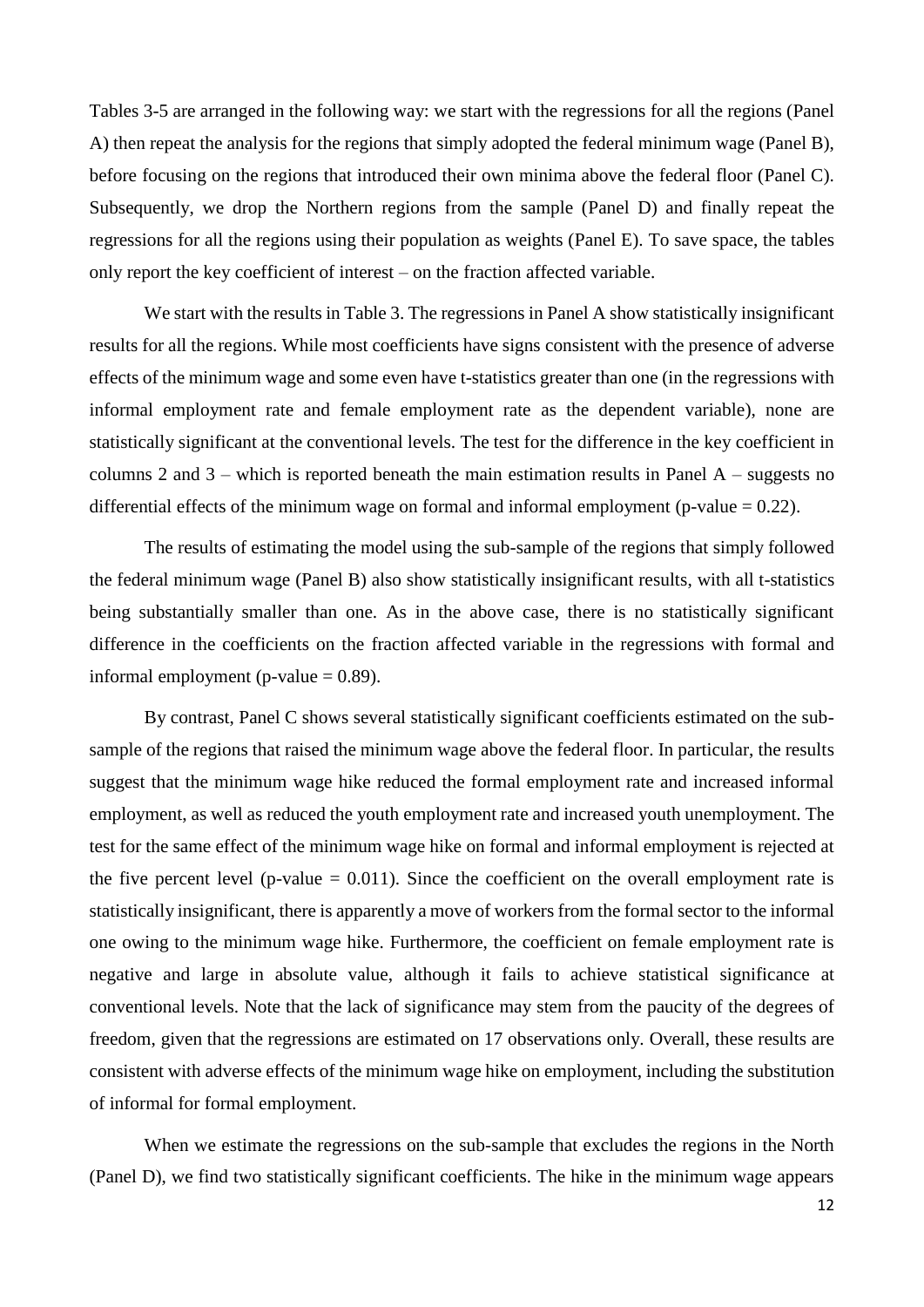to have reduced youth employment and increased youth unemployment. The test for the difference in the key coefficient in columns 2 and 3 does not reject the null (p-value  $= 0.74$ ).

Finally, Panel E shows the results for the regression with weights. There are three statistically significant coefficients, in the regressions with formal employment, informal employment and youth employment. The signs of these coefficients are consistent with adverse effects of the minimum wage on employment. There is also a statistically significant difference in the coefficients on the fraction affected variable in the regressions with formal and informal employment (p-value  $= 0.04$ ).

Next, we switch to the results shown in Table 4. Similar to Table 3, we have no statistically significant results in Panel A of Table 4. The same holds for the results in Panel B. While some coefficients are large, they fail to achieve statistical significance. The test for the difference in the key coefficient in columns 2 and 3 does not reject the null in both panels.

Panel C shows several statistically significant coefficients. The minimum wage reduces the general employment rate, formal employment rate and female employment rate. The coefficients on both youth employment rate and employment rate among low educated are negative and large in absolute value, but statistically insignificant. The coefficient on youth unemployment rate is positive and large, but fails to achieve statistical significance. Importantly, there is a statistically significant difference in the main coefficient of interest in the models with formal and informal employment (pvalue  $= 0.04$ ).

Panel D shows the results from estimating the model on the sub-sample that excludes the regions in the North. There are only two coefficients that are economically large, namely in the regressions with youth unemployment and the youth employment rate. However, the latter is statistically insignificant. The null hypothesis on the equality of the coefficients in the models with formal and informal employment is not rejected ( $p$ -value = 0.71).

In Panel E, there are three statistically significant coefficients indicating a positive effect of the minimum wage hike on informal employment and a negative effect on the youth employment rate and female employment rate. The key coefficient in the model with formal employment as the dependent variable is negative and large, although it fails to achieve statistical significance. The formal test rejects the null hypothesis on the equality of the coefficients on the fraction affected variable in the regressions with formal and informal employment at the 10 percent level (p-value 0.07).

Table 5 shows the results of estimating the previous model (with a lagged dependent variable) augmented with additional control variables, the change in industrial production during the four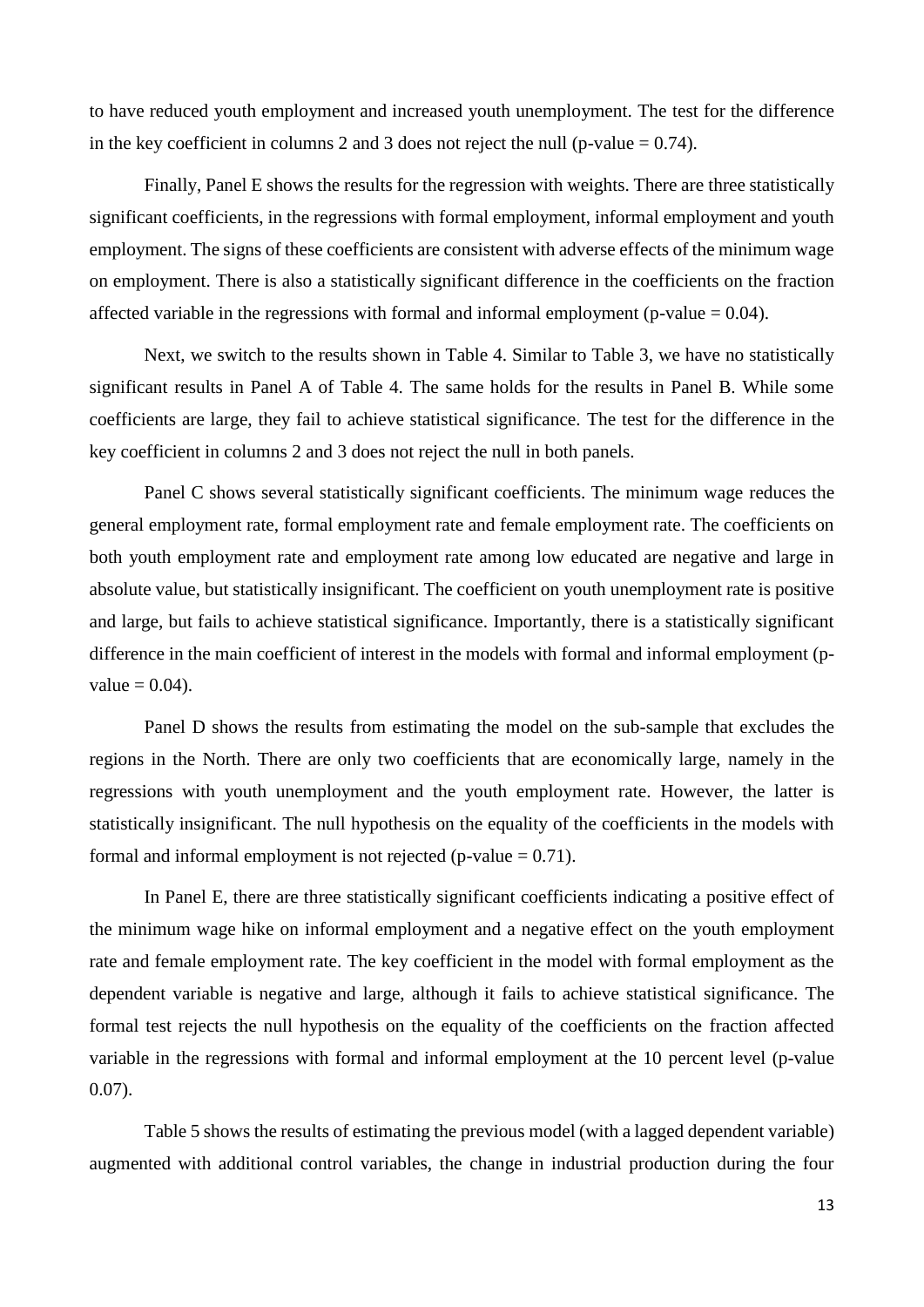quarters preceding the minimum wage reform and the share of rural population. The results are similar to those for the parsimonious model. A few coefficients lose statistical significance while remaining economically large, especially in Panel C (the sub-sample of regions with own minimum wages). Apparently, the model with two extra parameters cannot be estimated precisely based on 17 observations. The test does not reject the null that the key coefficients in columns 2 and 3 of Panel C are the same (p-value  $= 0.11$ ). By contrast, Panel E contains statistically significant coefficients on five variables, including informal employment, the youth employment and unemployment rates as well as the female unemployment rate. Moreover, the test for the equality of the coefficients in columns 2 and 3 rejects the null at the 10 percent level (p-value  $= 0.06$ ).

We conducted a number of additional checks (not reported in this article). First, we ran a placebo regression in which we replaced the data from November 2007 and November 2006 with data from November 2006 and November 2005, respectively.<sup>14</sup> The fraction affected variable was taken from April 2007. As could be expected, this placebo test returned statistically insignificant coefficients (aside from a couple of wrongly-signed ones). In addition, we re-ran the regressions using the difference in logs of the dependent variables, as in Wessels (2007). The results proved qualitatively similar to those discussed above. Next, we dropped the data from the Republic of Dagestan, a clear outlier in the Northeastern corner in Figures 1 and 2, whereby the results remained qualitatively the same as reported in the main analysis. We also checked whether the results could be affected by the limitations of the wage data used in the study. In particular, we included two additional control variables in the model, capturing (a) the share of workers employed in small businesses and (b) the share of part-time workers in each region in 2006, both independently and jointly. The main results remained unchanged. Interestingly, adding the share of part-time workers to the list of regressors amplified the negative effect of the minimum wage on female employment. This is consistent with part-time employment being particularly commom among women.

Our summary and interpretation of these findings is the following. Firstly, there is some evidence suggesting adverse employment effects of the 2007 hike in the minimum wage in Russia. In particular, the hike reduced the employment rate among young workers and promoted informalization of employment. Secondly, the result is particularly strong for the sub-sample of regions that introduced their own minimum wages. We believe that this pattern stems from the larger magnitude of the minimum wage hikes in these regions compared to those that simply followed the federal minimum. Another possibility is that the regional increases in the minimum wage were less

<sup>&</sup>lt;sup>14</sup> Note that there was a hike of the minimum wage on May 1, 2006, from 800 to 1,100 Rubles (or 38 percent). The timing of the minimum wage changes in the mid-2000 was such that it is impossible to find four quarters without a minimum wage hike.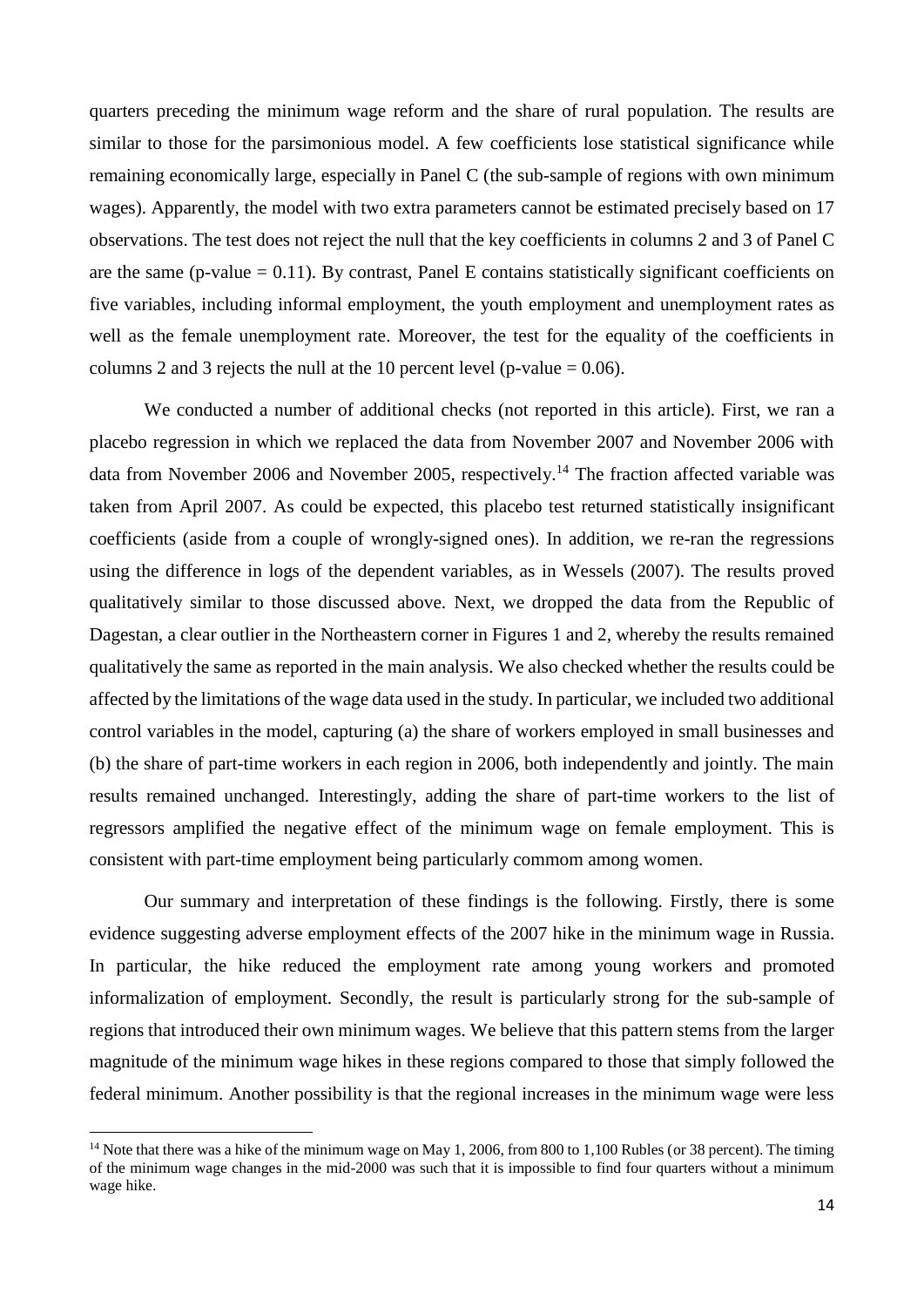strongly anticipated than the federal one, whereby employers could not adjust to them in advance. Indeed, the federal hikes were regular and were usually introduced after prolonged discussions among employers, trade unions and government. By contrast, regional minimum wages only became possible after April 20, 2007, following the changes in the federal law N 54-FZ. To be effective by the start of the fourth quarter of 2007, the regional minima had to be introduced within a few months, thus likely being unexpected among employers.

We admit that the results obtained in this study may be regarded as not very strong and robust, especially against the background of a very large increase in the minimum wage. There are several potential explanations for the relative weakness of the results. First, with a cross section of 85 observations, it is virtually impossible to properly account for the heterogeneity in labor market outcomes and their dynamics across the regions. Consequently, the standard errors become too large and the coefficients on the minimum wage variables fail to achieve statistical significance. Indeed, when we attempt to reduce this heterogeneity (e.g. by excluding the Northern regions from the sample), the results become stronger. Second, the less-than-perfect quality of the data at hand may play a role. In particular, in constructing the fraction affected variable, we have to rely on wage data from the April survey of employers, which is biased towards larger and registered firms and does not exclude wages of part-time workers. Moreover, wages in this survey are reported in rather wide brackets, which forces us to resort to interpolation. If there is a sizable measurement error in the constructed variable – which is not unlikely – the regression coefficients will suffer from attenuation bias. In this case, our results should be viewed as a lower bound of the actual effect of the minimum wage on employment. Finally, the results can be at least partly explained by imperfect enforcement of the minimum wage. Indeed, poor enforcement implies that the minimum wage may have little or no impact on labor market outcomes. And there is substantial evidence that enforcement/compliance is not perfect in developing and transition countries.<sup>15</sup>

Nevertheless, our analysis retrieves many statistically significant coefficients that are consistent with adverse effects of minimum wage hikes on employment. Importantly, none of the statistically significant coefficients suggests the opposite. Overall, there is sufficient evidence to

<sup>&</sup>lt;sup>15</sup> However, several studies suggest a limited role of this factor in Russia. Kapelyuk (2015) analyzes the non-compliance of employers with minimum wage laws by checking the share of full-time workers with wages lower than the minimum wage in the RLMS, the best panel survey of Russian households. He finds that "non-compliance was modest, indicating that there was strong enforcement of the minimum wage agreements" (p. 403). Gimpelson, Kapelyushnikov and Lukyanova (2010), who study the enforcement of employment protection legislation in Russia, note that non-compliance with labor regulations is higher in the Far East and the North of the country. However, these are high-wage regions where the minimum wage bite is modest or even close zero.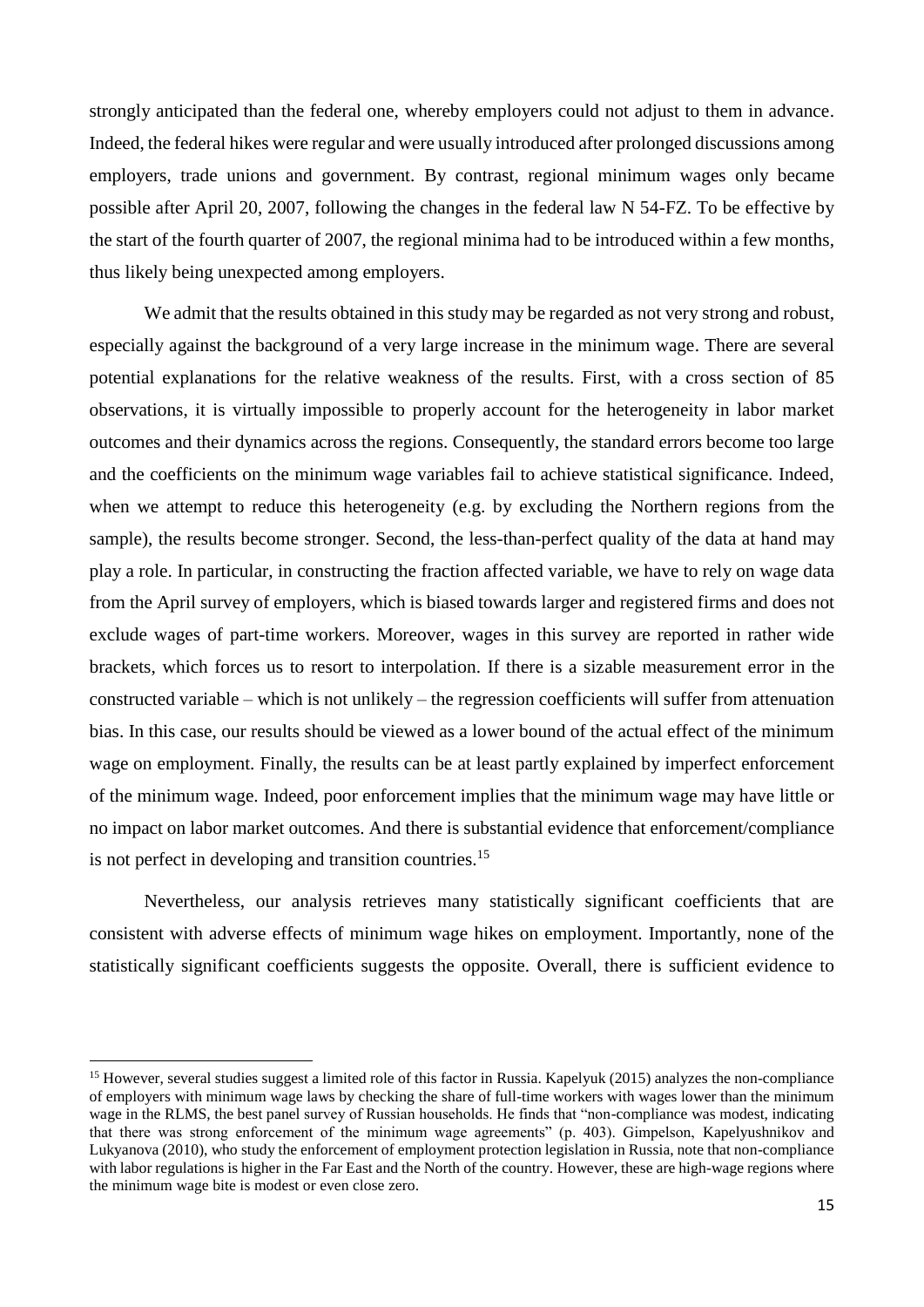claim that large hikes in the minimum wage adversely affect employment – at least among certain groups of workers – as well as promote informalization of the labor market in Russia.

#### **6. Conclusion**

In this paper, we extend the international literature on the minimum wage using new data from Russia. Similar to many other studies focusing on transition and post-transition countries (e.g. Muravyev 2008, Gorodnichenko, Martinez-Vazquez and Sabirianova-Peter 2009, Eicher and Schreiber 2010), we take advantage of a unique institutional setting with frequent and abrupt regulatory changes to address an important question of general interest for labor economists. Specifically, we look at the employment consequences of the sharp increase of the minimum wage from 1,100 to 2,300 Rubles in September 2007.

We find some evidence of adverse effects of the minimum wage on the labor market. In particular, the hike in the minimum wage upon which we focus is associated with increased youth unemployment and informality. This finding is consistent with many previous studies for both developed and developing economies (Neumark and Wascher 2008; Nataraj et al. 2014). Importantly, it is in line with the results in Muravyev and Oshchepkov (2013), which are obtained using the region panel data approach with Russian data.

Overall, our analysis supports the viewpoint that the minimum wage may be a problematic policy instrument – including in terms of tackling poverty and inequality – given that it increases unemployment among the youth and forces workers to take informal jobs, which are typically associated with lower job security, lower earnings and a lack of social security protection.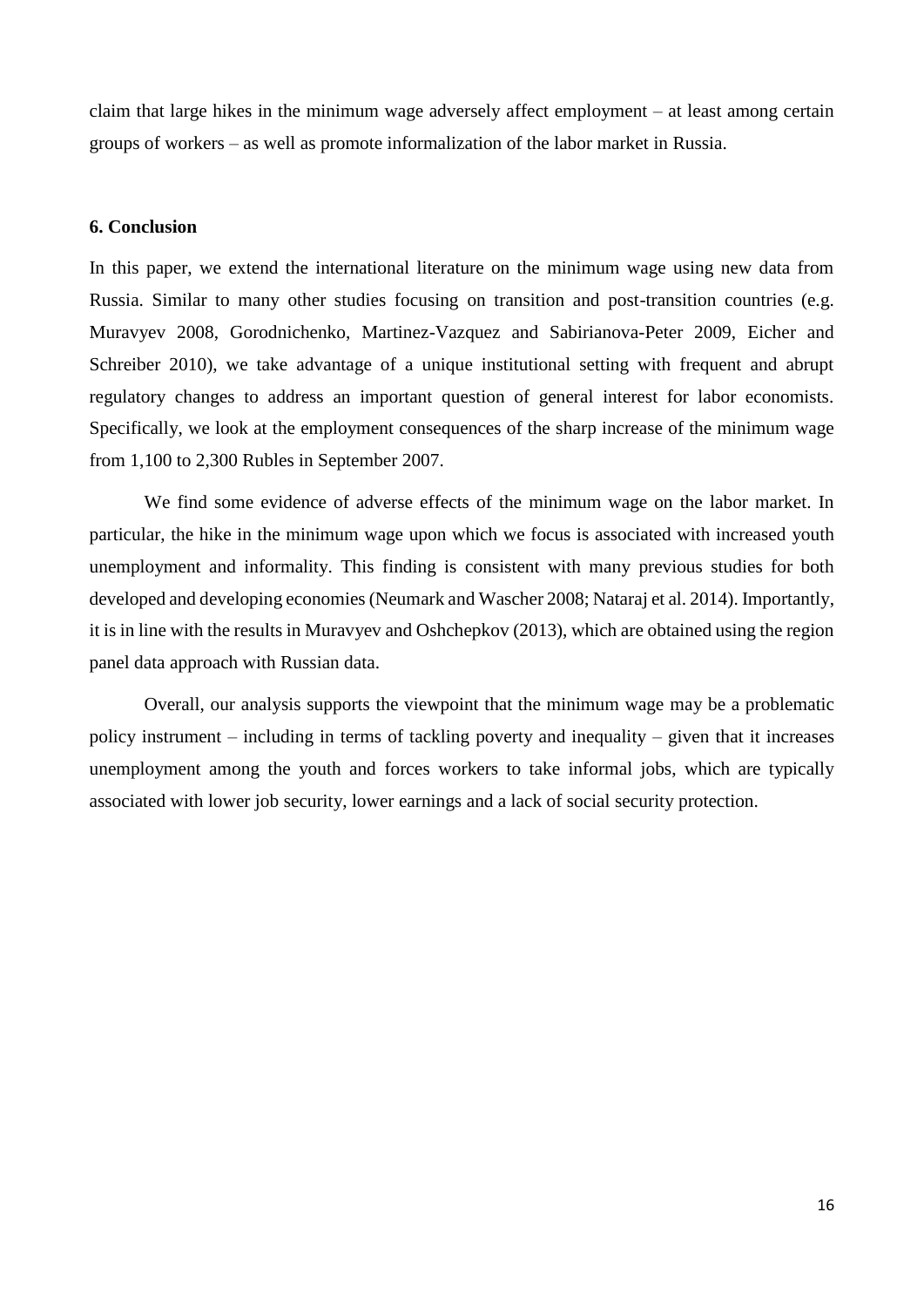#### **References**

Allegretto, Sylvia, Arindrajit Dube, Michael Reich, and Ben Zipperer (2013) *Credible Research Designs for Minimum Wage Studies*. Working paper, Institute for Research on Labor and Employment, UC Berkeley.

Baker, Michael, Dwayne Benjamin, and Shuchita Stanger (1999) The Highs and Lows of the Minimum Wage Effect: A Time-series Cross-section Study of the Canadian Law. *Journal of Labor Economics* 17(2): 318-350.

Baskaya, Yusuf Soner and Yona Rubinstein (2012) *Using Federal Minimum Wage Effects to Identify the Impact of Minimum Wages on Employment and Earnings Across U.S. States*. Unpublished paper, Central Bank of Turkey.

Bazen, Stephen and Le Gallo, Julie (2009) The State-Federal Dichotomy in the Effects of Minimum Wages on Teenage Employment in the United States. *Economics Letters* 105(3): 267-269.

Bazen, Stephen and Nicolas Skourias (1997) Is There a Negative Effect of Minimum Wages on Youth Employment in France? *European Economic Review* 41(3): 723-732.

Belman, Dale and Paul Wolfson (2014) *What Does the Minimum Wage Do?* Kalamazoo, MI: W.E. Upjohn Institute for Employment Research.

Belser, Patrick and Uma Rani (2015) Minimum Wages and Inequality. In: Janine Berg (Ed.) *Labour Markets, Institutions and Inequality: Building Just Societies in the 21st Century*. Edward Elgar Publishing, Cheltenham, UK.

Boal, William M. and Michael R. Ransom (1997) Monopsony in the Labor Market. *Journal of Economic Literature* 35(1): 86-112.

Card, David (1992) Using Regional Variation in Wages to Measure the Effects the Federal Minimum Wages. *Industrial and Labor Relations Review* 46(1): 22-37.

Card, David and Alan Krueger (1995) *Myth and Measurement:* The New Economics of the Minimum Wage. Princeton NJ: Princeton University Press.

Danziger, Leif (2010) Endogenous Monopsony and the Perverse Effect of the Minimum Wage in Small Firms. *Labour Economics* 17(1): 224-229.

Dolton, Peter, Chiara Rosazza Bondibene, and Jonathan Wadsworth (2012) Employment, Inequality and the UK National Minimum Wage over the Medium-Term. *Oxford Bulletin of Economics and Statistics* 74(1): 78-106.

Dube, Arindrajit, T. William Lester, and Michael Reich (2010) Minimum Wage Effects Across State Borders: Estimates Using Contiguous Counties. *Review of Economics and Statistics* 92(4): 945-964.

Eicher, Theo S. and Schreiber, Till (2010) Structural policies and growth: Time series evidence from a natural experiment. *Journal of Development Economics* 91(1): 169-179.

Gimpelson, Vladimir, Kapelyushnikov, Rostislav, and Lukyanova, Anna (2010) Employment Protection Legislation in Russia: Regional Enforcement and Labor Market Outcomes. *Comparative Economic Studies* 52(4): 611-636.

Gorodnichenko Yuriy, Jorge Martinez-Vazquez, Sabirianova Peter Klara (2009) Myth and Reality of Flat Tax Reform: Micro Estimates of Tax Evasion Response and Welfare Effects in Russia. *Journal of Political Economy* 117(3): 504-554.

Kapelyuk, Sergey (2015) The Effect of Minimum Wage on Poverty. *Economics of Transition* 23(2): 389-423.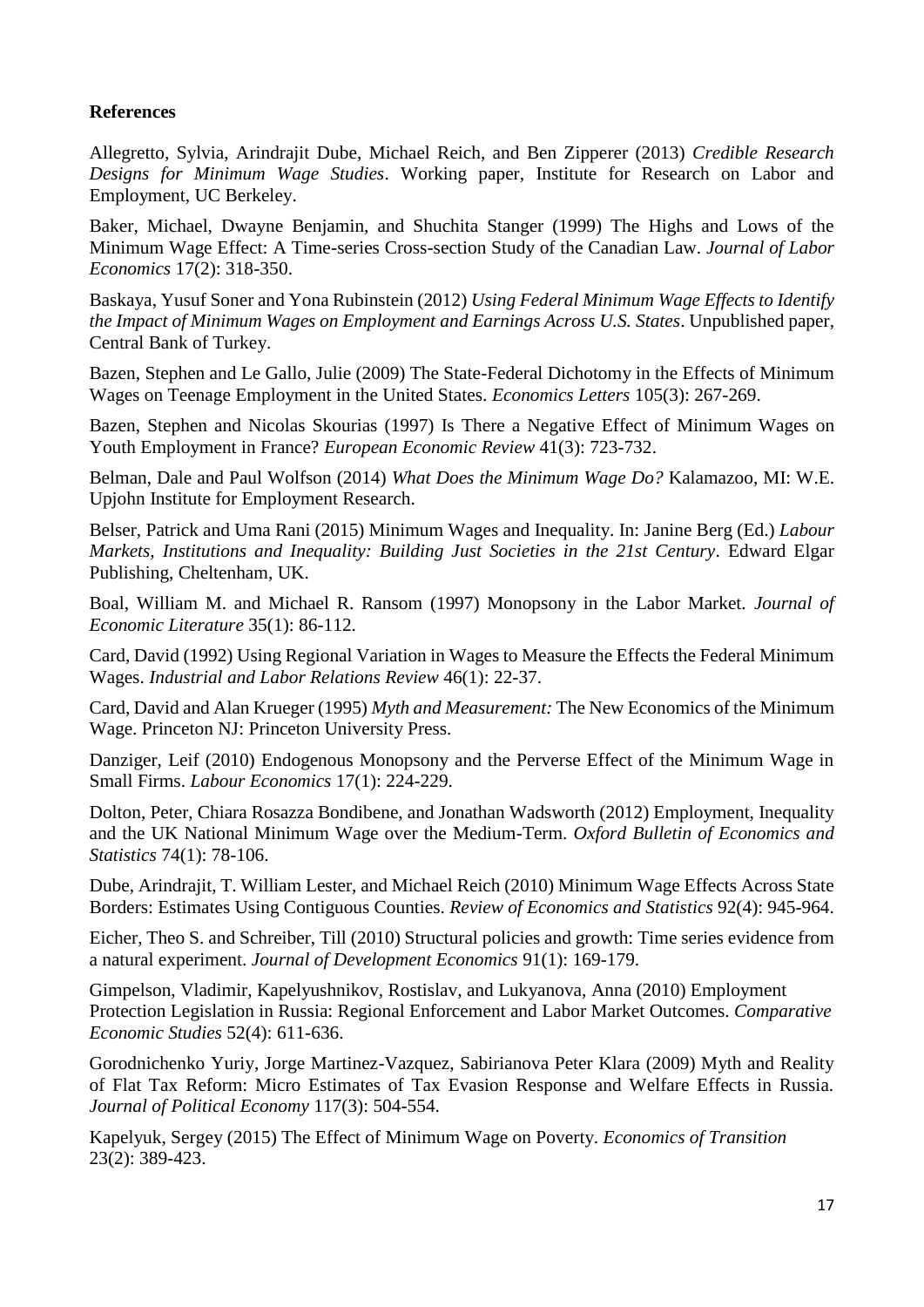Katz, Lawrence F. and Alan B. Krueger (1992) The Effect of the Minimum Wage on the Fast-Food Industry. *Industrial and Labor Relations Review* 46(1): 6-21.

Kertesi, Gabor and Janos Kollo (2003) *Fighting "Low Equilibria" by Doubling the Minimum Wage? Hungary's Experiment*. IZA DP No. 970, Institute for the Study of Labor.

Kobzar, Elena (2009) *Minimum Wage in Russia: Regional Labor Markets (Minimal'naya zarabotnaya plata v Rossii: regional'nye rynki truda)*. Working Paper, Laboratory for Labor Market Studies, Higher School of Economics, Moscow (in Russian).

Krueger, Alan B. (1995) The Effect of the Minimum Wage When It Really Bites: A Reexamination of the Evidence from Puerto Rico. *Research in Labor Economics* 14: 1-22.

Lukiyanova Anna and Vishnevskaya, Nina (2015) *The Decentralization of Minimum Wage Setting in Russia.* Working papers by NRU Higher School of Economics. Series WP BRP "Economics/EC". No. 90/EC/2015.

Lukiyanova, Anna (2011) *Effects of Minimum Wages on the Russian Wage Distribution*. Working Paper No 12, Series: Economics, Higher School of Economics, Moscow.

Muravyev, Alexander (2008) Human Capital Externalities: Evidence from the Transition Economy of Russia. *Economics of Transition* 16(3): 415–443.

Muravyev, Alexander (2014) The Evolution of the Regulation of Labour in the USSR, the CIS and the Baltic States, 1985–2009. *Europe-Asia Studies* 66(8): 1270-1294.

Muravyev, Alexander and Oshchepkov, Aleksey (2013) *Minimum Wages, Unemployment and Informality: Evidence from Panel Data on Russian Regions*. IZA Discussion Paper No. 7878.

Nataraj Shanthi, Francisco Perez-Arce, Krishna B. Kumar, Sinduja V. Srinivasan (2013) The impact of labor market regulation on employment in low-income countries: A meta-analysis. *Journal of Economic Surveys* 28(3): 551-572.

Neumark, David and William L. Wascher (1992) Employment Effects of Minimum and Subminimum Wages: Panel Data on State Minimum Wage Laws. *Industrial and Labor Relations Review* 46(1): 55-81.

Neumark, David and William L. Wascher (2008) *Minimum Wages*. Cambridge, Massachusetts: The MIT Press.

Neumark, David, J.M. Ian Salas, and William Wascher (2014) Revisiting the Minimum Wage-Employment Debate: Throwing Out the Baby with the Bathwater? *Industrial and Labor Relations Review* 67(3): 608-648.

Rama, Martin (2001) The Consequences of Doubling the Minimum Wage: The Case of Indonesia. *Industrial and Labor Relations Review* 54(4): 864-881.

Sen, Anindya, Rybczynski, Kathleen, and Van De Waal, Corey (2011) Teen Employment, Poverty, and the Minimum Wage: Evidence from Canada. *Labour Economics* 18(1): 36-47.

Stewart, Mark B. (2002) Estimating the Impact of the Minimum Wage Using Geographical Wage Variation. *Oxford Bulletin of Economics and Statistics* 64(S): 583-605.

Stigler, George J. (1946) The Economics of Minimum Wage Legislation. *American Economic Review* 36(3): 358–365.

Wessels, Walter J. (2007) A Reexamination of Card and Krueger's State-Level Study of the Minimum Wage. *Journal of Labor Research* 28(1): 135-146.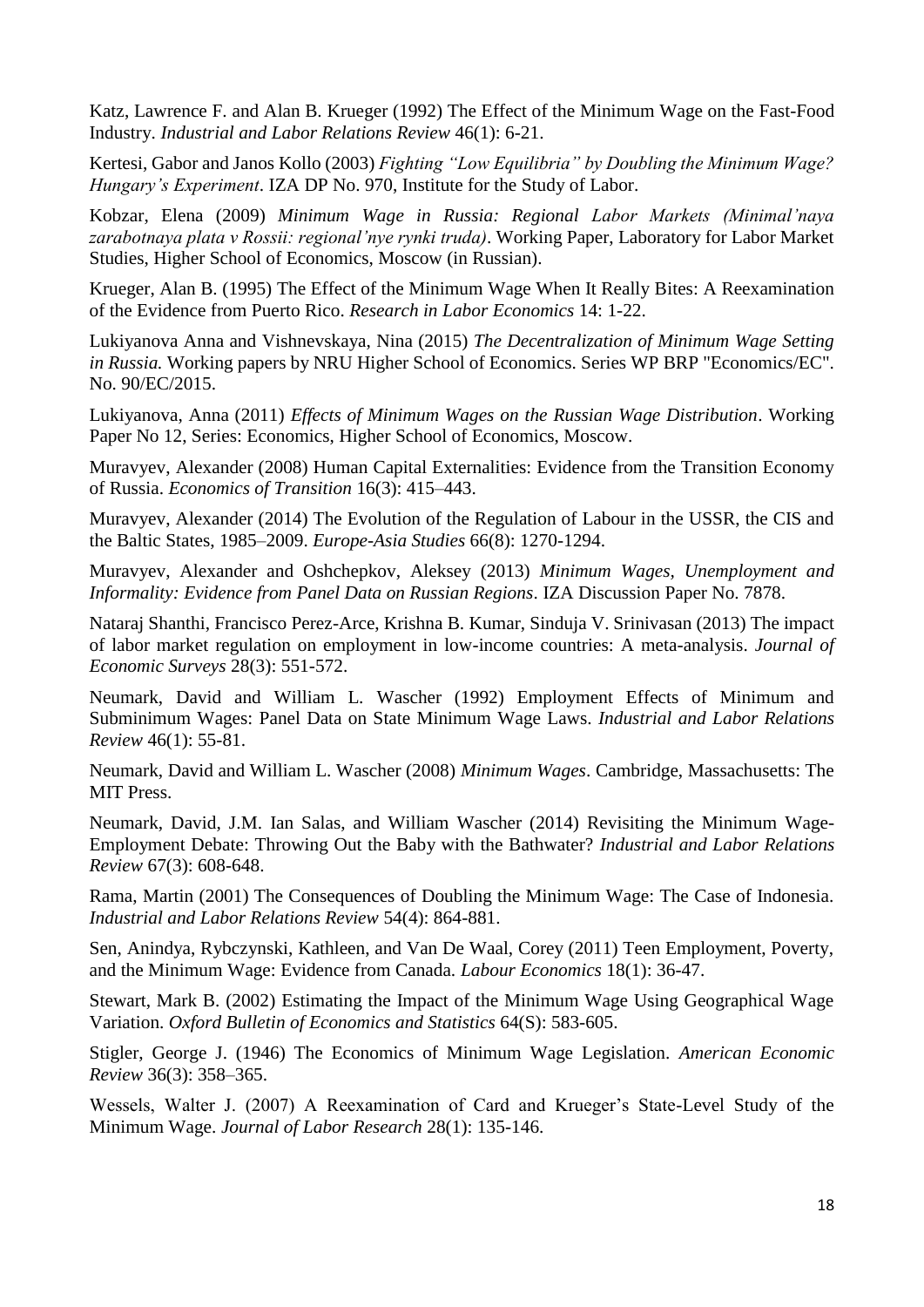

**Figure 1. Fraction Affected and Kaitz Index plotted against each other, the federal minimum wage.**

**Figure 2. Fraction Affected and Kaitz Index plotted against each other, accounting for the regional minimum wage.**

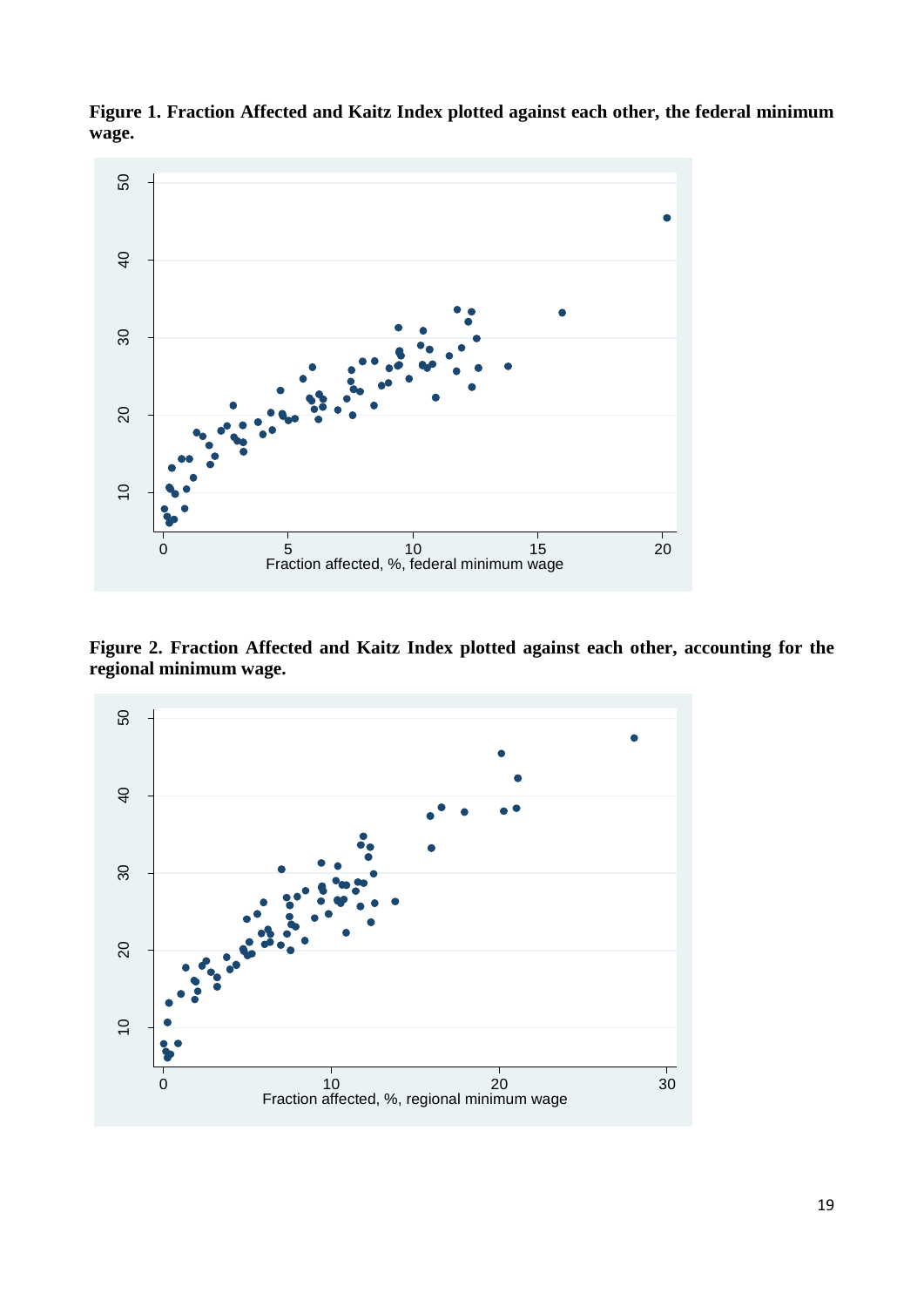| <b>Variable</b>                 | mean    | median  | min   | max      | sd      |
|---------------------------------|---------|---------|-------|----------|---------|
| Fraction Affected (federal)     | 6.46    | 6.25    | 0.05  | 20.16    | 4.37    |
| <b>Fraction Affected</b>        | 8.15    | 7.59    | 0.05  | 28.06    | 5.59    |
| Kaitz Index (federal)           | 21.60   | 22.08   | 6.13  | 45.44    | 7.14    |
| Kaitz Index                     | 24.18   | 24.26   | 6.13  | 47.45    | 8.44    |
| <b>EMPLOY</b>                   | 62.27   | 62.68   | 29.64 | 76.79    | 6.38    |
| <b>FORMAL</b>                   | 51.51   | 52.64   | 22.16 | 72.64    | 9.01    |
| <b>INFORM</b>                   | 10.69   | 10.68   | 2.03  | 22.77    | 4.31    |
| <b>UNEMPL</b>                   | 7.06    | 6.17    | 0.79  | 32.33    | 4.45    |
| YOUT E                          | 34.51   | 34.96   | 13.83 | 48.80    | 6.62    |
| YOUT_U                          | 14.82   | 13.11   | 3.47  | 61.22    | 8.97    |
| FEM E                           | 58.59   | 58.24   | 21.05 | 75.61    | 6.82    |
| FEM_U                           | 6.63    | 5.72    | 0.70  | 38.29    | 4.66    |
| LOW_E                           | 42.79   | 42.70   | 21.56 | 62.77    | 6.37    |
| LOW_U                           | 10.94   | 9.48    | 2.52  | 31.44    | 6.02    |
| Ind. Production Index           | 109.95  | 109.35  | 72.60 | 159.00   | 15.62   |
| Share of rural population       | 32.38   | 31.40   | 0.00  | 100.00   | 15.73   |
| Share of workers in small firms | 7.32    | 6.81    | 0.66  | 26.41    | 3.97    |
| Share of part-time workers      | 5.78    | 4.76    | 0.15  | 31.06    | 4.37    |
| Population, thousands           | 1631.00 | 1171.50 | 18.00 | 10443.00 | 1610.94 |

**Table 1. Descriptive statistics of key variables.**

Notes: All variables except *Population* are measured in percentages. *Fraction Affected* is the percentage of workers who earn wages between the old and new minimum wage, based on the distribution of wages in April 2007. *Kaitz Index* is the ratio of the minimum wage and the average wage in the region, measured in November 2007. *Ind. Production Index* is the index of industrial production between the third quarter of 2006 and the third quarter of 2007. *Share of workers in small firms* is computed as the share of workers employed by small businesses divided by the working-age population, the data are from 2006. Labor market outcomes (variables *EMPLOY*-*LOW\_U*) are measured in November 2007.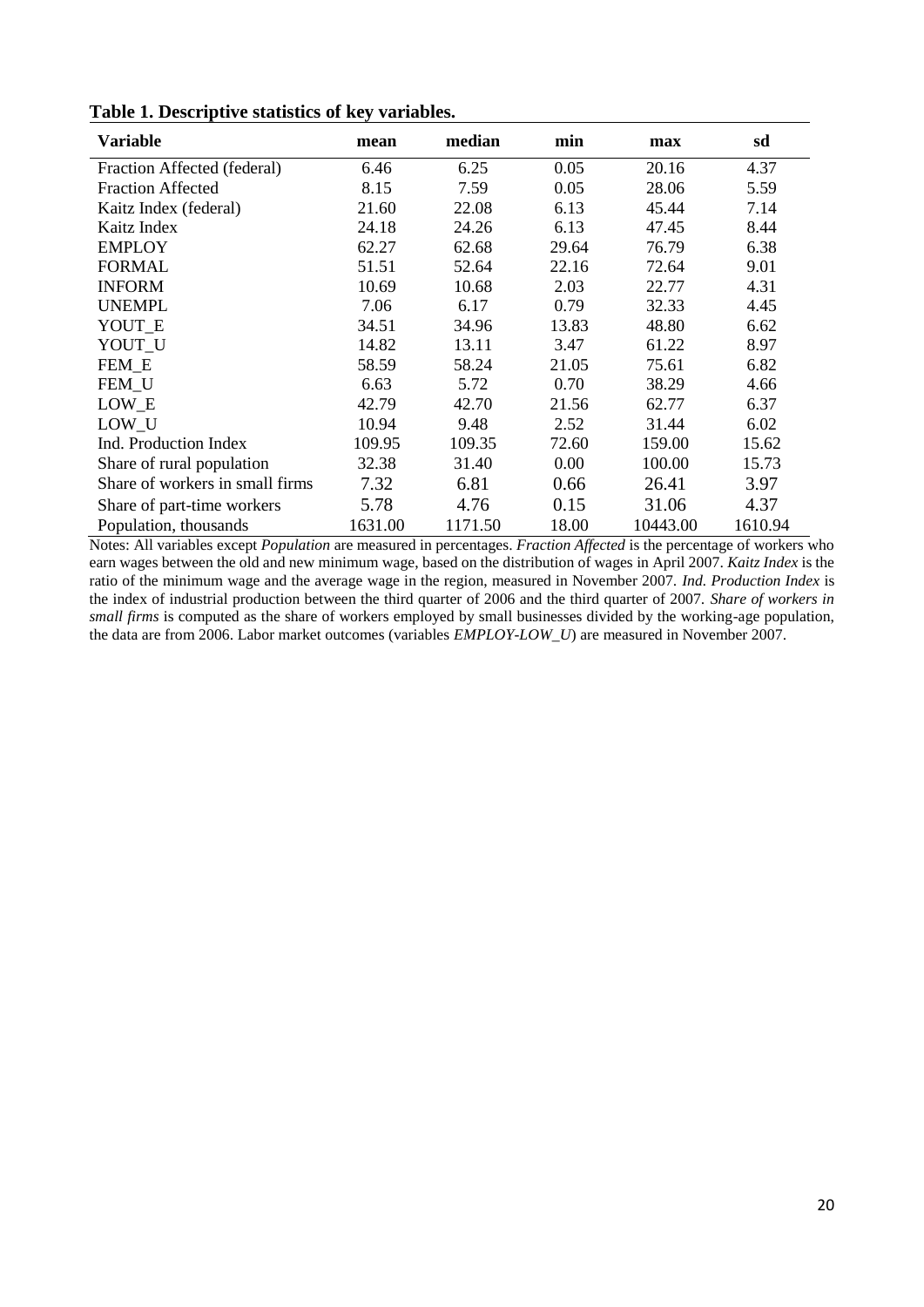| Variable                        | <b>Regions with</b><br>federal<br>minimum<br>wage. $N=68$ | <b>Regions with</b><br>own<br>minimum<br>wage. $N=17$ | <b>Difference</b> | p-value |  |
|---------------------------------|-----------------------------------------------------------|-------------------------------------------------------|-------------------|---------|--|
| <b>Fraction Affected</b>        | 7.03                                                      | 12.63                                                 | $-5.60$           | 0.00    |  |
| Kaitz index                     | 13.28                                                     | 11.96                                                 | 1.33              | 0.18    |  |
| <b>EMPLOY</b>                   | 60.46                                                     | 63.56                                                 | $-3.11$           | 0.10    |  |
| <b>FORMAL</b>                   | 49.77                                                     | 53.36                                                 | $-3.58$           | 0.15    |  |
| <b>INFORM</b>                   | 10.67                                                     | 10.21                                                 | 0.47              | 0.66    |  |
| <b>UNEMPL</b>                   | 8.48                                                      | 5.46                                                  | 3.02              | 0.07    |  |
| YOUT_E                          | 32.16                                                     | 33.33                                                 | $-1.17$           | 0.55    |  |
| YOUT_U                          | 16.97                                                     | 12.63                                                 | 4.34              | 0.08    |  |
| FEM_E                           | 56.86                                                     | 59.78                                                 | $-2.92$           | 0.13    |  |
| FEM_U                           | 8.11                                                      | 4.95                                                  | 3.16              | 0.08    |  |
| LOW_E                           | 41.97                                                     | 44.37                                                 | $-2.41$           | 0.14    |  |
| LOW_U                           | 12.56                                                     | 8.65                                                  | 3.91              | 0.07    |  |
| Ind. Production Index           | 108.12                                                    | 108.34                                                | $-0.22$           | 0.96    |  |
| Share of rural population       | 34.46                                                     | 24.10                                                 | 10.36             | 0.01    |  |
| Share of workers in small firms | 6.66                                                      | 9.95                                                  | 3.29              | 0.00    |  |
| Share of part-time workers      | 6.09                                                      | 4.91                                                  | 1.18              | 0.33    |  |
| Population, thousands           | 1522.74                                                   | 2340.71                                               | $-817.97$         | 0.06    |  |

**Table 2. Comparison of the pre-reform characteristics across the two groups of regions.**

Notes: *Fraction Affected* is based on regional minimum wages and wage data from April 2007. Labor market outcomes (variables *EMPLOY*-*LOW\_U*) as well as *Kaitz Index* are measured in November 2006. *Ind. Production Index* is the index of industrial production between the third quarter of 2005 and the third quarter of 2006. The other variables are measured as of 2006.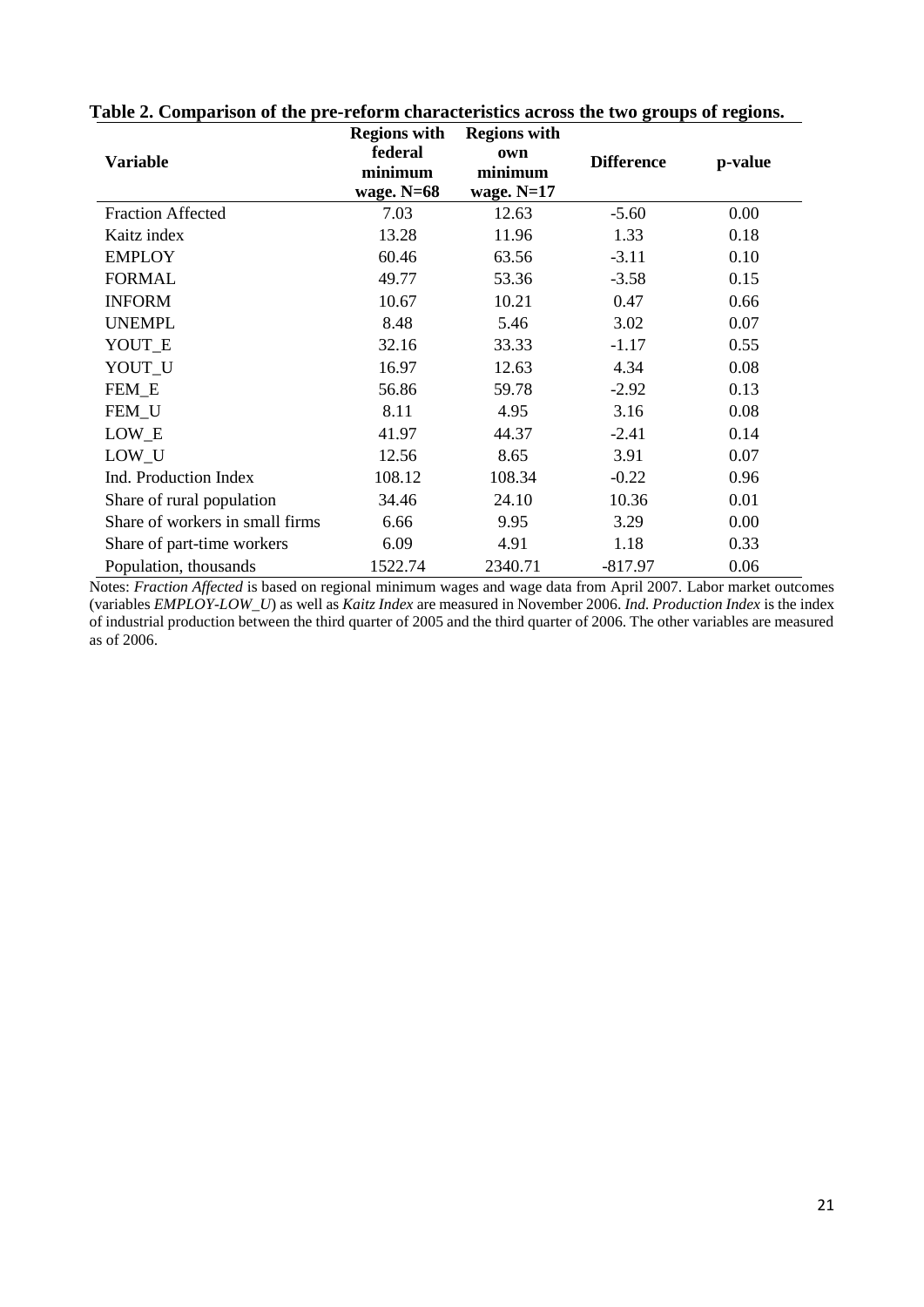|                                                                          | святи гевиня тог тис тож рагвинонося вресителной мниот соп<br>(1) | (2)           | (3)           | (4)           | (5)        | (6)        | (7)      | (8)      | (9)      | (10)     |
|--------------------------------------------------------------------------|-------------------------------------------------------------------|---------------|---------------|---------------|------------|------------|----------|----------|----------|----------|
|                                                                          | <b>EMPLOY</b>                                                     | <b>FORMAL</b> | <b>INFORM</b> | <b>UNEMPL</b> | YOUT E     | YOUT U     | FEM_E    | FEM U    | LOW E    | LOW_U    |
|                                                                          |                                                                   |               |               |               |            |            |          |          |          |          |
| Panel A: All regions, N=85                                               |                                                                   |               |               |               |            |            |          |          |          |          |
| <b>Fraction Affected</b>                                                 | 0.000                                                             | $-0.050$      | 0.049         | $-0.010$      | $-0.088$   | 0.069      | $-0.062$ | $-0.003$ | 0.025    | $-0.021$ |
|                                                                          | (0.052)                                                           | (0.057)       | (0.038)       | (0.043)       | (0.100)    | (0.113)    | (0.052)  | (0.046)  | (0.089)  | (0.070)  |
| $R^2$                                                                    | 0.000                                                             | 0.005         | 0.015         | 0.000         | 0.012      | 0.004      | 0.010    | 0.000    | 0.001    | 0.000    |
| H0: Fraction Affected [FORMAL]=Fraction Affected [INFORM], p-value=0.224 |                                                                   |               |               |               |            |            |          |          |          |          |
|                                                                          |                                                                   |               |               |               |            |            |          |          |          |          |
| Panel B: Regions with federal minimum wage, N=68                         |                                                                   |               |               |               |            |            |          |          |          |          |
| <b>Fraction Affected</b>                                                 | 0.057                                                             | 0.015         | 0.037         | $-0.076$      | 0.006      | $-0.133$   | $-0.029$ | $-0.058$ | 0.003    | $-0.083$ |
|                                                                          | (0.089)                                                           | (0.107)       | (0.070)       | (0.088)       | (0.147)    | (0.184)    | (0.096)  | (0.094)  | (0.145)  | (0.146)  |
| $R^2$                                                                    | 0.006                                                             | 0.000         | 0.005         | 0.010         | 0.000      | 0.008      | 0.001    | 0.005    | 0.000    | 0.004    |
| H0: Fraction Affected[FORMAL]=Fraction Affected[INFORM], p-value=0.887   |                                                                   |               |               |               |            |            |          |          |          |          |
|                                                                          |                                                                   |               |               |               |            |            |          |          |          |          |
| Panel C: Regions with own minimum wage, N=17                             |                                                                   |               |               |               |            |            |          |          |          |          |
| <b>Fraction Affected</b>                                                 | $-0.097$                                                          | $-0.203**$    | $0.106*$      | 0.003         | $-0.291$ * | $0.295***$ | $-0.121$ | $-0.027$ | $-0.043$ | 0.007    |
|                                                                          | (0.075)                                                           | (0.088)       | (0.054)       | (0.029)       | (0.153)    | (0.133)    | (0.072)  | (0.045)  | (0.125)  | (0.065)  |
| $R^2$                                                                    | 0.122                                                             | 0.215         | 0.115         | 0.001         | 0.212      | 0.209      | 0.155    | 0.021    | 0.008    | 0.000    |
| H0: Fraction Affected[FORMAL]=Fraction Affected[INFORM], p-value=0.011   |                                                                   |               |               |               |            |            |          |          |          |          |
|                                                                          |                                                                   |               |               |               |            |            |          |          |          |          |
| Panel D: Northern regions are dropped, N=60                              |                                                                   |               |               |               |            |            |          |          |          |          |
| <b>Fraction Affected</b>                                                 | 0.022                                                             | $-0.005$      | 0.024         | 0.031         | $-0.161$ * | $0.181*$   | 0.004    | 0.029    | 0.030    | 0.050    |
|                                                                          | (0.049)                                                           | (0.057)       | (0.041)       | (0.040)       | (0.090)    | (0.094)    | (0.049)  | (0.046)  | (0.076)  | (0.075)  |
| $R^2$                                                                    | 0.001                                                             | 0.000         | 0.003         | 0.002         | 0.047      | 0.023      | 0.000    | 0.002    | 0.002    | 0.002    |
| H0: Fraction Affected [FORMAL]=Fraction Affected [INFORM], p-value=0.736 |                                                                   |               |               |               |            |            |          |          |          |          |
|                                                                          |                                                                   |               |               |               |            |            |          |          |          |          |
| Panel E: Regressions with weights, N=85                                  |                                                                   |               |               |               |            |            |          |          |          |          |
| <b>Fraction Affected</b>                                                 | $-0.021$                                                          | $-0.082$ *    | $0.063*$      | 0.010         | $-0.153$ * | 0.095      | $-0.073$ | 0.023    | 0.045    | $-0.025$ |
|                                                                          | (0.044)                                                           | (0.047)       | (0.036)       | (0.033)       | (0.080)    | (0.092)    | (0.048)  | (0.033)  | (0.072)  | (0.061)  |
| $R^2$                                                                    | 0.003                                                             | 0.030         | 0.040         | 0.001         | 0.068      | 0.014      | 0.026    | 0.003    | 0.006    | 0.001    |
| H0: Fraction Affected[FORMAL]=Fraction Affected[INFORM], p-value=0.039   |                                                                   |               |               |               |            |            |          |          |          |          |
|                                                                          |                                                                   | $0.10$ **     | $0.07$ ***    |               |            |            |          |          |          |          |

**Table 3. Regression results for the most parsimonious specification without control variables.**

Note: Standard errors in parentheses<sup>\*</sup>  $p < 0.10$ , \*\* $p < 0.05$ , \*\*\*  $p < 0.01$ .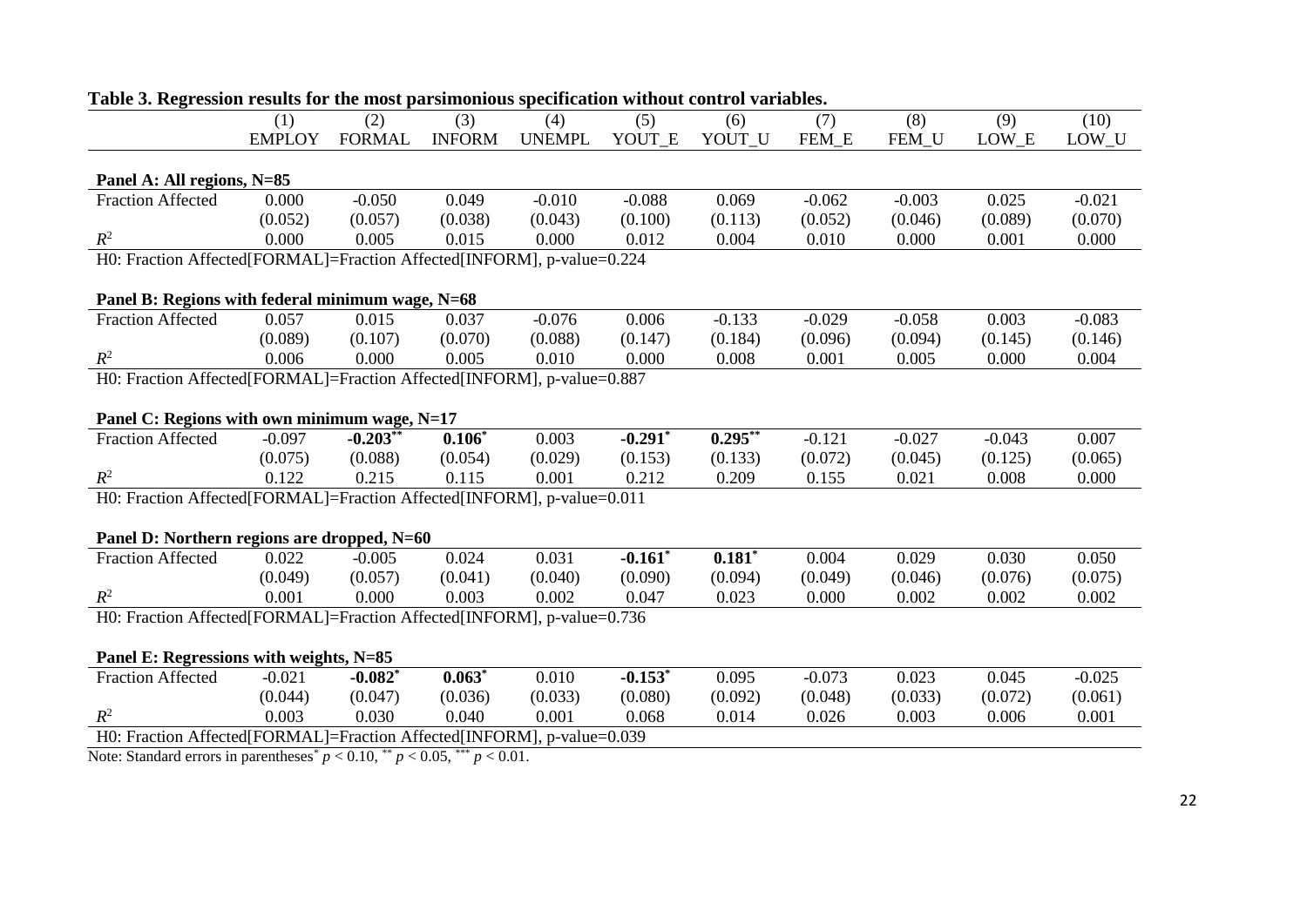|                                                                          | (1)           | (2)           | (3)           | (4)           | (5)        | ession results for the specification with hagged dependent variable as control<br>(6) | (7)                    | (8)      | (9)      | (10)     |
|--------------------------------------------------------------------------|---------------|---------------|---------------|---------------|------------|---------------------------------------------------------------------------------------|------------------------|----------|----------|----------|
|                                                                          | <b>EMPLOY</b> | <b>FORMAL</b> | <b>INFORM</b> | <b>UNEMPL</b> | YOUT E     | YOUT U                                                                                | FEM E                  | FEM U    | LOW E    | LOW_U    |
|                                                                          |               |               |               |               |            |                                                                                       |                        |          |          |          |
| Panel A: All regions, N=85                                               |               |               |               |               |            |                                                                                       |                        |          |          |          |
| <b>Fraction Affected</b>                                                 | $-0.005$      | $-0.035$      | 0.041         | $-0.003$      | $-0.051$   | 0.064                                                                                 | $-0.057$               | $-0.001$ | $-0.003$ | $-0.006$ |
|                                                                          | (0.044)       | (0.058)       | (0.039)       | (0.040)       | (0.088)    | (0.094)                                                                               | (0.046)                | (0.045)  | (0.073)  | (0.067)  |
| $R^2$                                                                    | 0.124         | 0.227         | 0.089         | 0.074         | 0.224      | 0.197                                                                                 | 0.101                  | 0.012    | 0.168    | 0.032    |
| H0: Fraction Affected[FORMAL]=Fraction Affected[INFORM], p-value=0.379   |               |               |               |               |            |                                                                                       |                        |          |          |          |
|                                                                          |               |               |               |               |            |                                                                                       |                        |          |          |          |
| Panel B: Regions with federal minimum wage, N=68                         |               |               |               |               |            |                                                                                       |                        |          |          |          |
| <b>Fraction Affected</b>                                                 | 0.054         | 0.057         | 0.022         | $-0.049$      | 0.024      | $-0.084$                                                                              | 0.006                  | $-0.053$ | $-0.024$ | $-0.053$ |
|                                                                          | (0.075)       | (0.097)       | (0.069)       | (0.090)       | (0.131)    | (0.160)                                                                               | (0.097)                | (0.095)  | (0.124)  | (0.147)  |
| $R^2$                                                                    | 0.165         | 0.249         | 0.076         | 0.074         | 0.226      | 0.203                                                                                 | 0.117                  | 0.014    | 0.165    | 0.028    |
| H0: Fraction Affected[FORMAL]=Fraction Affected[INFORM], p-value=0.811   |               |               |               |               |            |                                                                                       |                        |          |          |          |
|                                                                          |               |               |               |               |            |                                                                                       |                        |          |          |          |
| Panel C: Regions with own minimum wage, N=17                             |               |               |               |               |            |                                                                                       |                        |          |          |          |
| <b>Fraction Affected</b>                                                 | $-0.108**$    | $-0.195$ *    | 0.076         | $-0.003$      | $-0.226$   | 0.233                                                                                 | $-0.130$ <sup>**</sup> | $-0.035$ | $-0.157$ | 0.004    |
|                                                                          | (0.048)       | (0.099)       | (0.065)       | (0.028)       | (0.149)    | (0.140)                                                                               | (0.045)                | (0.044)  | (0.112)  | (0.071)  |
| $R^2$                                                                    | 0.136         | 0.278         | 0.162         | 0.185         | 0.348      | 0.261                                                                                 | 0.162                  | 0.215    | 0.387    | 0.173    |
| H0: Fraction Affected[FORMAL]=Fraction Affected[INFORM], p-value=0.040   |               |               |               |               |            |                                                                                       |                        |          |          |          |
|                                                                          |               |               |               |               |            |                                                                                       |                        |          |          |          |
| Panel D: Northern regions are dropped, N=60                              |               |               |               |               |            |                                                                                       |                        |          |          |          |
| <b>Fraction Affected</b>                                                 | 0.014         | $-0.017$      | 0.016         | 0.036         | $-0.131$   | $0.186**$                                                                             | $-0.001$               | 0.029    | 0.003    | 0.083    |
|                                                                          | (0.048)       | (0.059)       | (0.041)       | (0.037)       | (0.085)    | (0.090)                                                                               | (0.046)                | (0.045)  | (0.068)  | (0.062)  |
| $R^2$                                                                    | 0.037         | 0.305         | 0.145         | 0.018         | 0.171      | 0.144                                                                                 | 0.025                  | 0.002    | 0.102    | 0.019    |
| H0: Fraction Affected [FORMAL]=Fraction Affected [INFORM], p-value=0.711 |               |               |               |               |            |                                                                                       |                        |          |          |          |
|                                                                          |               |               |               |               |            |                                                                                       |                        |          |          |          |
| Panel E: Regressions with weights, N=85                                  |               |               |               |               |            |                                                                                       |                        |          |          |          |
|                                                                          |               |               | $0.062*$      | 0.012         | $-0.143**$ | 0.082                                                                                 | $-0.066*$              | 0.020    | $-0.003$ | $-0.006$ |
| <b>Fraction Affected</b>                                                 | $-0.021$      | $-0.077$      |               |               |            |                                                                                       |                        |          |          |          |
|                                                                          | (0.038)       | (0.054)       | (0.035)       | (0.030)       | (0.069)    | (0.082)                                                                               | (0.039)                | (0.031)  | (0.056)  | (0.052)  |
| $R^2$                                                                    | 0.164         | 0.075         | 0.042         | 0.125         | 0.249      | 0.236                                                                                 | 0.221                  | 0.061    | 0.248    | 0.108    |

### **Table 4. Regression results for the specification with lagged dependent variable as control variable.**

Note: The coefficients on the control variables are not shown. Standard errors in parentheses.  $p < 0.10$ ,  $\binom{p}{r} < 0.05$ ,  $\binom{p}{r} < 0.01$ .